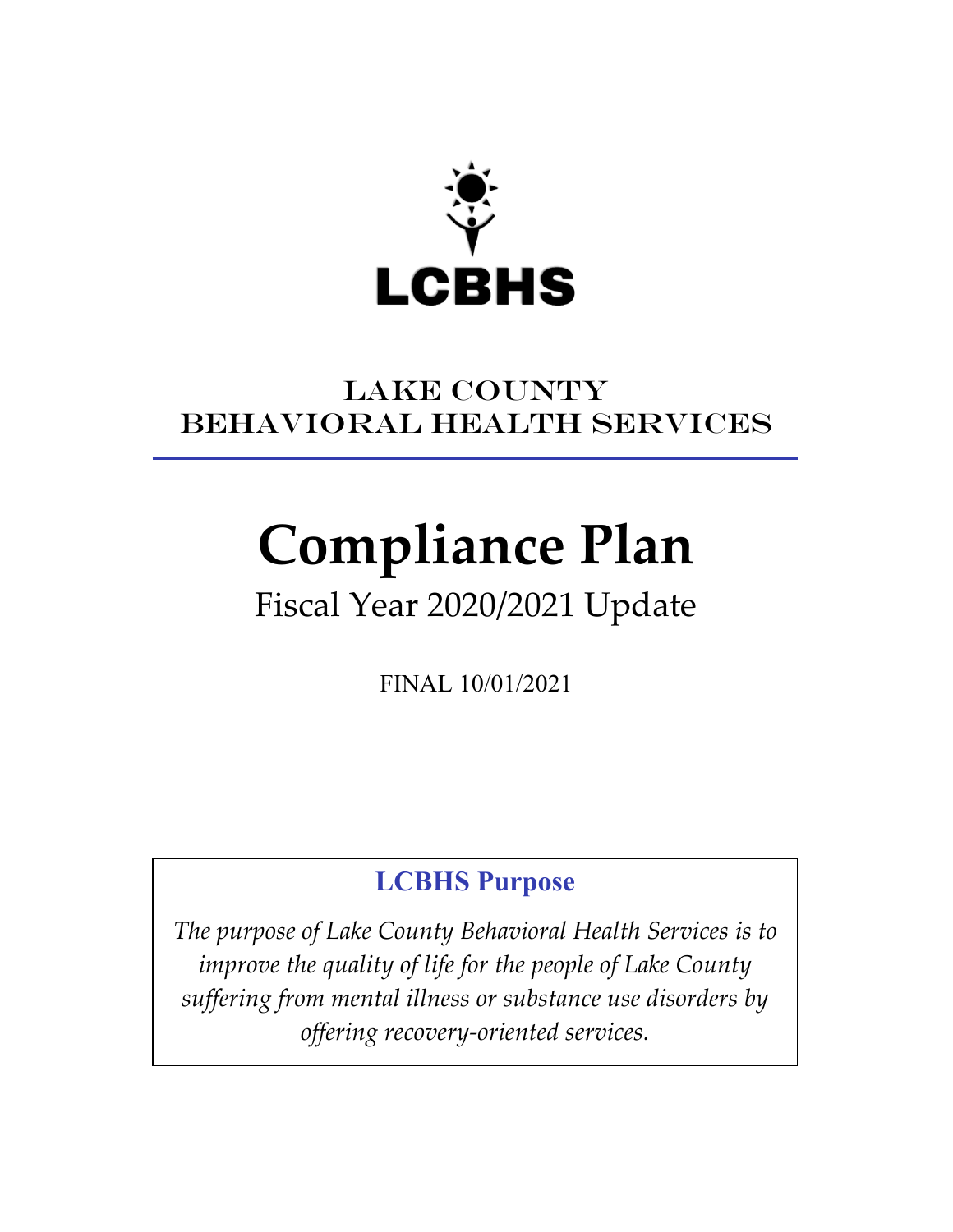### **Table of Contents**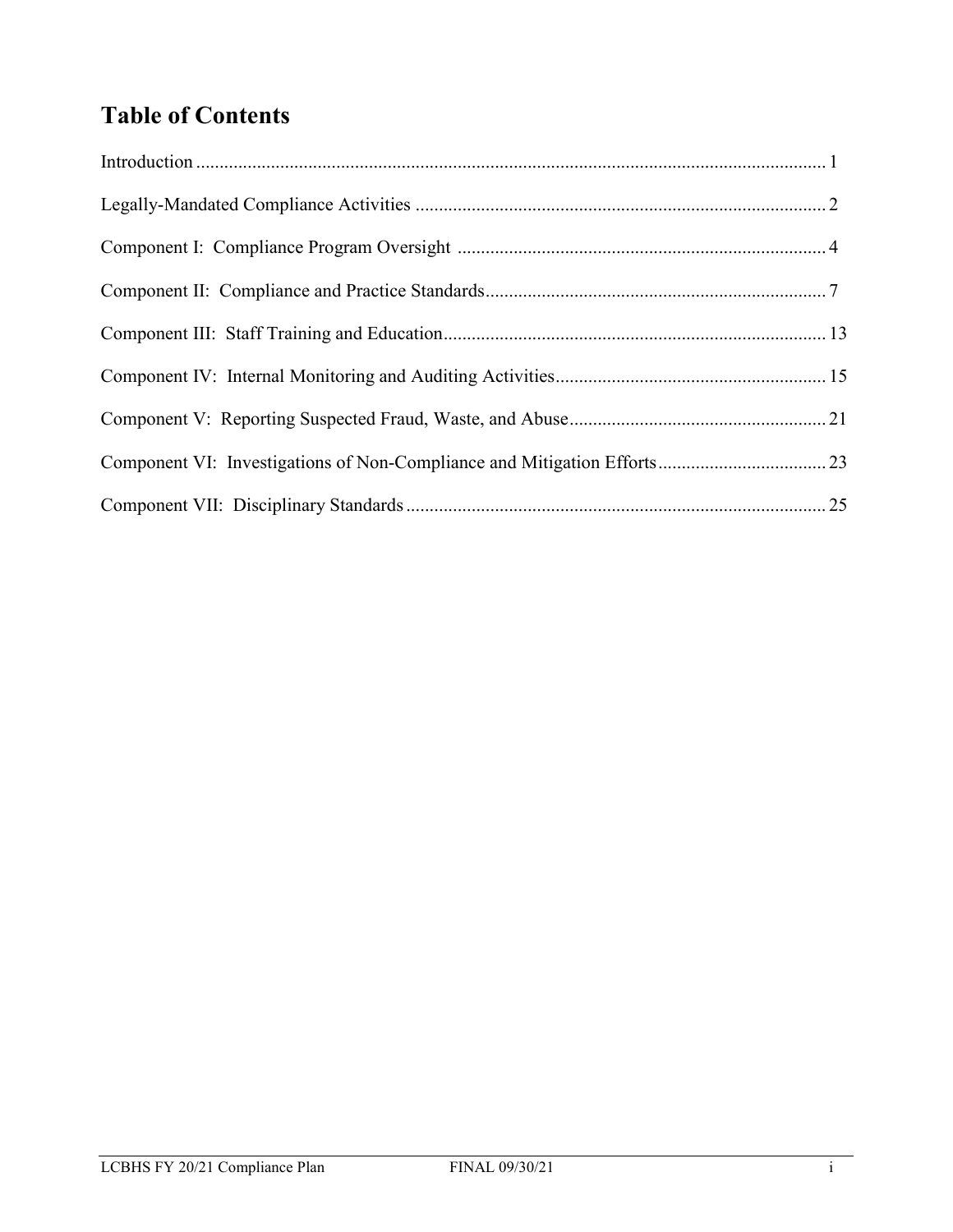### **Introduction**

Lake County Behavioral Health Services (LCBHS) is committed to comply with all applicable federal and state standards of professionalism, conduct, and integrity; and has created this Compliance Plan toward that effort. Compliance Plans are designed to establish a culture within the behavioral health system that promotes prevention, detection, and resolution of instances of conduct that do not conform to federal and state law, and ethical business practices.

#### *Purpose Statement*

The purpose of LCBHS is to improve the quality of life for the people of Lake County experiencing mental illness or substance use disorders by offering recovery-oriented services.

As LCBHS pursues this purpose, each employee is expected to conduct his or her work with the highest standards of ethics and integrity. Each employee will conduct all business activities in an ethical and law-abiding fashion. Each employee will maintain a service culture that builds and promotes the awareness of compliance. The LCBHS commitment to compliance includes:

- Establishing program oversight by designating a Compliance Officer and implementing a regulatory Compliance Committee to monitor compliance efforts and enforce practice standards;
- Implementing compliance, practice, and documentation standards through the development of written standards, policies, and procedures;
- Conducting appropriate training and education on practice standards and procedures regarding applicable laws, regulations, and policies;
- Conducting internal monitoring and auditing through the performance of periodic audits to ensure that LCBHS does not fail in its efforts to adhere to all applicable state and federal laws and regulations;
- Developing effective lines of communication between the Compliance Officer and LCBHS staff for reporting suspected fraud, waste, and abuse;
- Establishing mechanisms to investigate, discipline, and correct non-compliance and respond appropriately to detected violations through the investigation of allegations and the disclosure of incidents to appropriate government entities; and
- Enforcing disciplinary standards through well-publicized guidelines.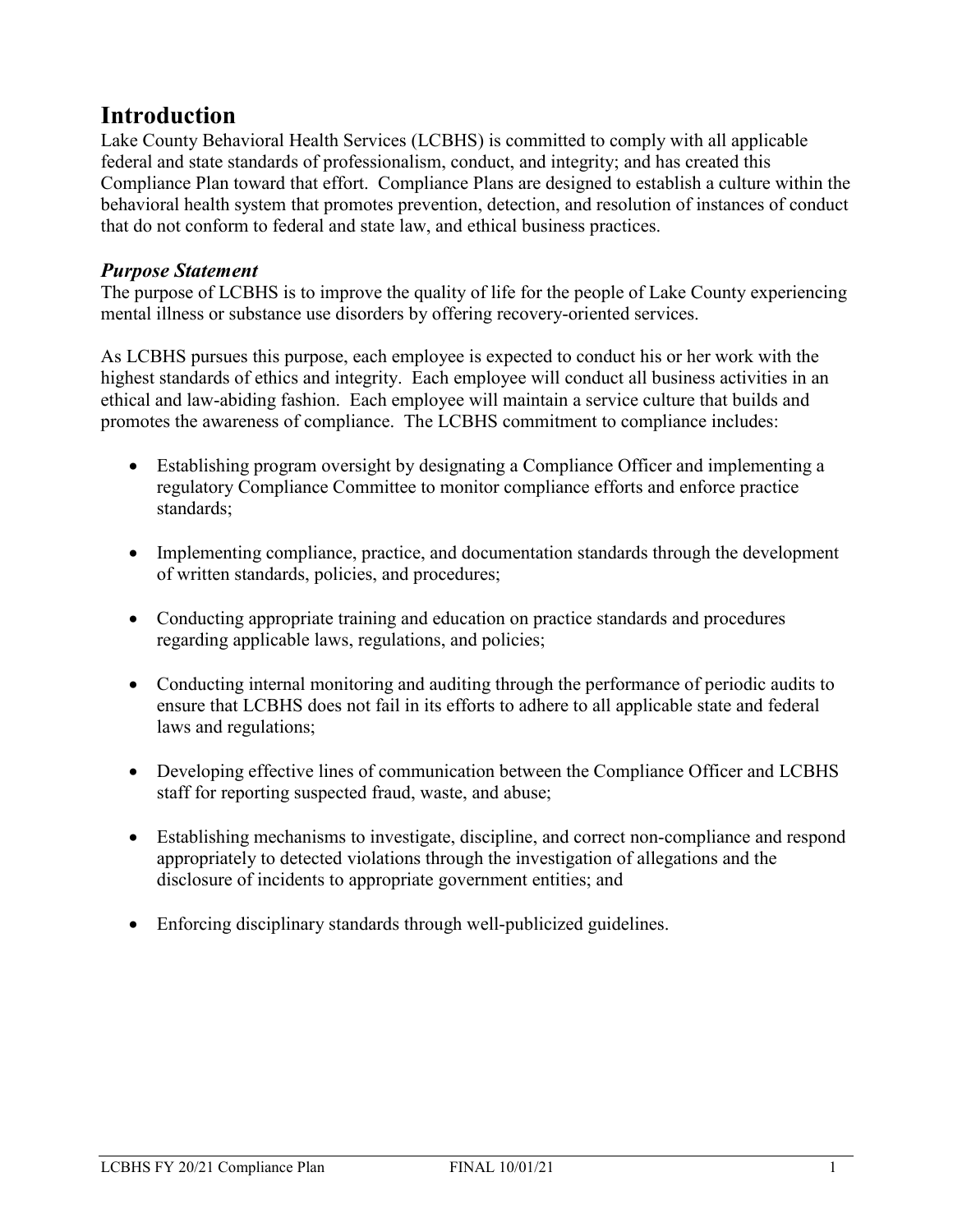### **Legally-Mandated Compliance Activities**

#### *Office of Inspector General (OIG), Department of Health and Human Services*

The creation of compliance program guidance is a major initiative of the OIG in its effort to engage the private health care community in preventing the submission of erroneous claims and in combating fraudulent conduct. In the past several years, the OIG has developed and issued compliance program guidance directed at a variety of segments in the health care industry. The development of these types of compliance program guidance is based on our belief that a health care provider can use internal controls to more efficiently monitor adherence to applicable statutes, regulations, and program requirements. (Federal Register/Vol. 65, No. 194, October 5, 2000). https://oig.hhs.gov/

### *A. LCBHS Compliance Program and Regulatory Compliance Committee*

The Compliance Program is monitored in accordance with this document and the LCBHS Code of Conduct.

The successful implementation and maintenance of the LCBHS Compliance Program depends on the efforts and support of all LCBHS staff and Management. To guide compliance efforts, LCBHS has appointed a Compliance Officer, Stephanie Wilson.

In coordination with the functions performed by the Compliance Officer, a regulatory Compliance Committee was formed to oversee and monitor the Compliance Program. In this small county, this regulatory Compliance Committee is a function of the Quality Improvement Committee (QIC) and is referred to as the "QIC" throughout this document. The QIC works in coordination with the Management Team and other team(s) assigned to design and implement system improvement projects; to review departmental procedures; and to detect potential and actual violations.

### *B. LCBHS Code of Conduct*

In an effort to clearly define the expectations of staff, LCBHS has developed a written Code of Conduct. which has been approved by the QIC.

- As a standard component of new staff orientation, new hires receive the Code of Conduct.
	- o The new staff member is required to sign an affirmation that they have received and reviewed the Code of Conduct. This affirmation is maintained in the personnel file of each employee.
- Annually, each existing staff member is given a copy of the Code of Conduct.
	- o Staff are required to sign an acknowledgement that they have received and read a copy of the Code of Conduct. This acknowledgement is maintained in the personnel file of each employee.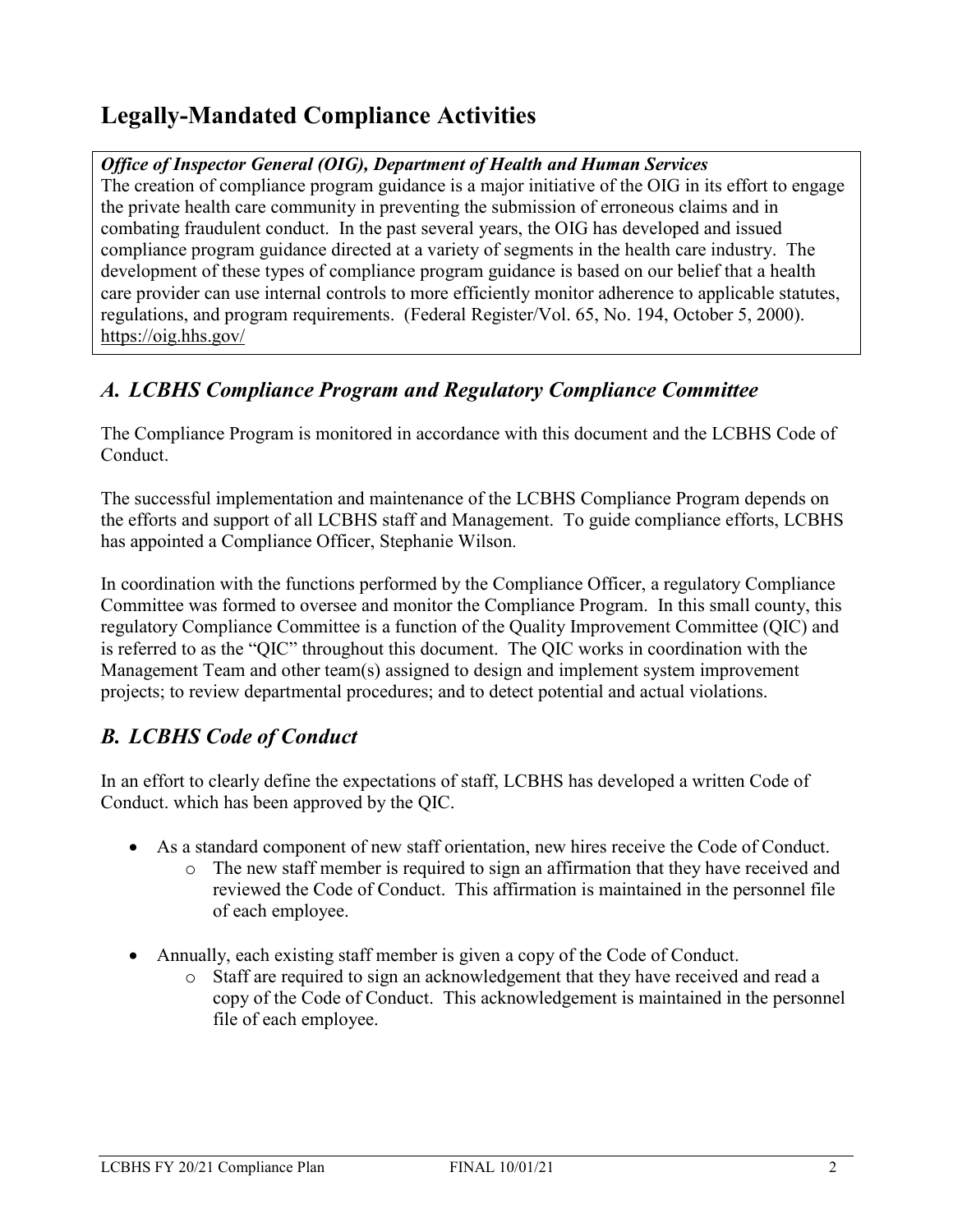### *C. Statement of Policy on Ethical Practices*

LCBHS expects that all personnel will conduct themselves in a manner consistent with the professional standards of their profession. Lake County places great importance on its reputation for honesty and integrity. To that end, LCBHS expects that the conduct of employees will comply with these ideals.

All LCBHS employees, volunteers, and contract providers are expected to assist in the detection and prevention of fraud, abuse and waste through compliance with the following law, regulations, and policies of the county. In addition, LCBHS expects that all individuals will conduct themselves in a manner consistent with the professional standards of their position. LCBHS places great importance on its reputation for honesty and integrity. To that end, LCBHS expects that the conduct of affiliated staff will comply with these ideals.

Each employee and contract service provider is expected to be familiar with this Compliance Plan and the processes necessary to perform their duties, and/or how to obtain the requisite information needed to perform duties, in a manner consistent with legal, regulatory, and departmental requirements. Staff and contract providers are also expected to understand and comply with the LCBHS Code of Conduct.Employees and contract providers that act in violation of the Compliance Plan or otherwise disregard the standards of LCBHS may be subject to progressive disciplinary action, up to and including termination of employment or contract.

LCBHS, as part of its Compliance Plan, has developed and implemented detailed policies that set the standards of conduct specifically applicable to the services. These policies have been communicated to all department employees and contract organizational service providers, as appropriate. LCBHS employees and contracted organizational providers are expected to be familiar with the detailed policies applicable to their activities and are required to adhere to such policies. These policies are reviewed annually and updated as necessary.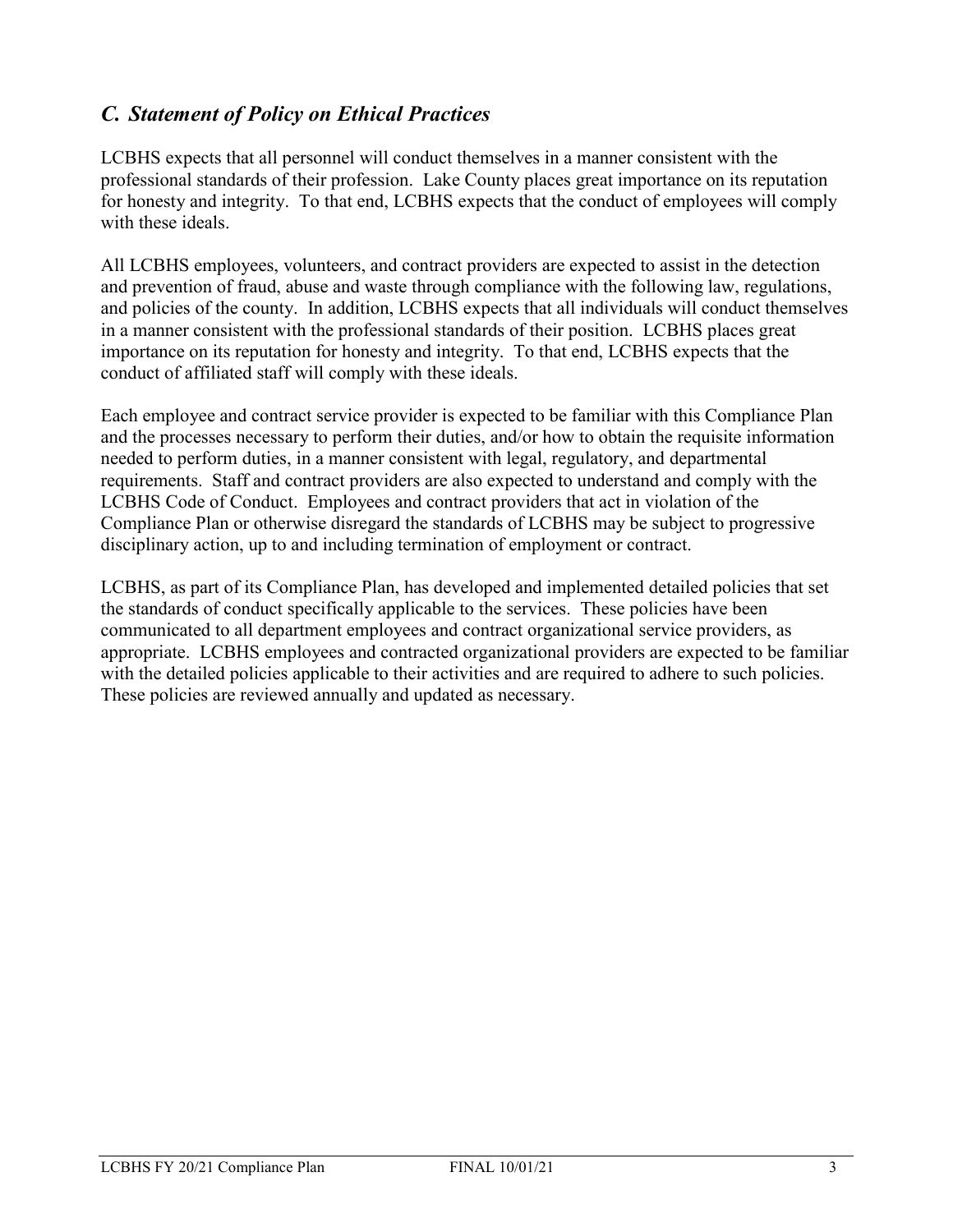### **Component I: Compliance Program Oversight**

The successful implementation and maintenance of the LCBHS Compliance Program depends on the efforts and support of all LCBHS staff and Management. To guide these efforts and perform day-to-day operations, LCBHS has appointed a Compliance Officer.

In coordination with the functions performed by the Compliance Officer, a Management Team oversees and monitors the Compliance Program as a whole. The Management Team works in turn with the QIC to review departmental procedures and to detect potential and actual violations.

This multi-layered system of support ensures that the practices and standards of the Compliance Plan are fully implemented and maintained. The participation of the oversight committees reinforces the department's continuing efforts to improve quality of care in an environment that promotes integrity, ethical conduct, and adherence to applicable laws.

### *A. Compliance Officer*

The Compliance Officer has the responsibility of developing a corrective action plan and supplying oversight to LCBHS adherence to the Compliance Plan. This individual is empowered to bring about change and is responsible for overseeing the implementation and day-to-day operations of the Compliance Program. The Compliance Officer reports directly to the LCBHS Director.

The Compliance Officer has access to the Management Team and provides the credibility to ensure that necessary changes will be successfully engaged.

The primary functions of the Compliance Officer are to oversee the compliance activities and implement the requirements of the guidelines, including serving as the contact point for reports of suspicious behavior and questions about internal policies and procedures. The Compliance Officer also reviews changes in billing codes, directives from payors, and other relevant rules and regulations.

Compliance Officer duties include:

- Overseeing and monitoring the implementation of the compliance program;
- Establishing methods, such as periodic audits, to improve the program's efficiency and quality of services, and to reduce the program's vulnerability to fraud and abuse;
- Periodically revising the compliance program in light of changes in the needs of the program or changes in the law;
- Developing, coordinating, and participating in a compliance training program;
- Determining if any service delivery staff are excluded from participation in federal health care programs;
- Investigating allegations of improper conduct and monitoring corrective action;
- Serving as the main contact for staff reporting of potential wrongdoing;
- Arranging for background checks of staff and other providers, including fingerprint checks when applicable; and
- Other duties as assigned.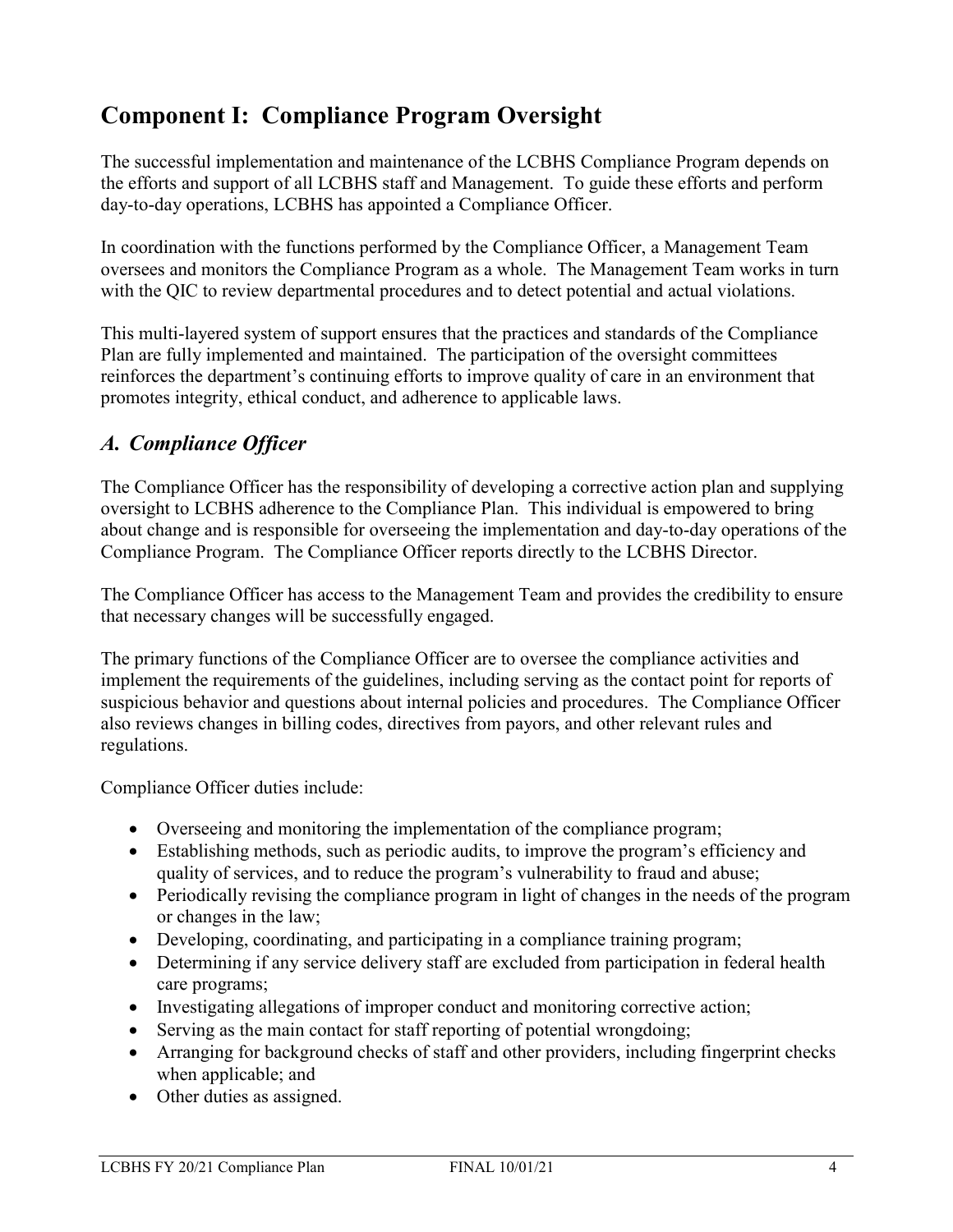In addition to the Compliance Officer, the LCBHS Management Team has important functions to assure compliance with state and federal regulations.

**NOTE**: It is critical that staff serving in the area of compliance function in a manner that is sufficiently independent, free from conflicts of interest, and not be swayed by their operational duties. It must also be clear to all members of the staff that anyone charged with the duties of Compliance Officer has direct access to the LCBHS Director.

### *B. Management Team*

In coordination with the Compliance Officer, the LCBHS Management Team performs vital functions to ensure compliance with state and federal regulations. The Management Team is appointed by the LCBHS Director and includes representation from:

- Director
- Compliance Officer/Manager
- Staff Analyst in Administration
- Fiscal Manager
- MHSA Manager
- SUDS Manager
- Mental Health Manager
- Operations Staff Services Specialist
- Deputy Director of Administration
- Deputy Director of Clinical Services
- Other Staff (as assigned)

In coordination with the Compliance Officer, the Management Team is responsible for the following compliance activities:

- Receiving reports on compliance violations and corrective actions from the Compliance Officer;
- Advising the Compliance Officer on matters of compliance violations and corrective actions;
- Advising the LCBHS Director on compliance matters;
- Developing and maintaining the Compliance Plan;
- Advising LCBHS staff on compliance matters;
- Ensuring that an appropriate record-keeping system for compliance files is developed and maintained;
- Ensuring that compliance training programs are developed, assigned to staff, and documented;
- Ensuring that an internal review and audit system is developed and implemented to ensure the accuracy of the claims documentation and submission process to all payors, which include identifying compliance issues, recommending corrective action, and reviewing the implementation of corrective action; and
- Meeting as needed, but no less than once per quarter.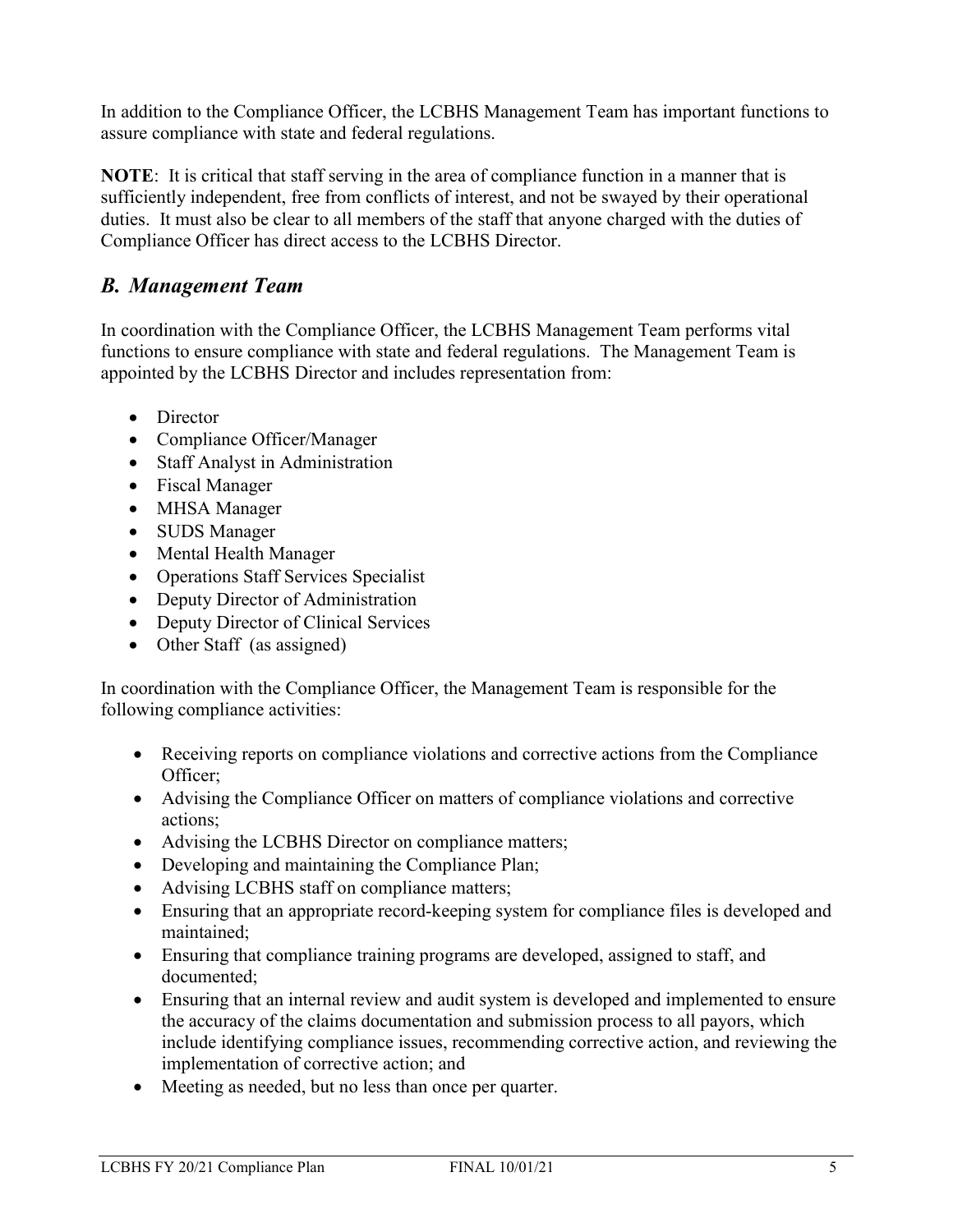### *C. Quality Improvement Committee (QIC)*

The QIC is actively involved in ensuring successful compliance. The QIC is responsible for performing the following activities related to compliance and practice standards:

- Annually reviews a minimum of 40 charts for documentation practices using a QIC checklist.
- Notes documentation deficiencies and results in "backing out" billing and/or stopping billing until the chart meets compliance standards.
- Records documentation deficiencies in the QIC minutes.
- Reviews charts with deficiencies to determine if all deficiencies have been corrected and/or addressed.
- Provides the staff and other providers with feedback on the number of services and dollars lost to documentation discrepancies (dollars for services backed out).
- Reviews additional charts of those staff and other providers who have repeated problems.
- For charts with problems still outstanding by the second review, the QI Coordinator will discuss the documentation issues with the staff's supervisor.
- Conducts an analysis of the types of charting and compliance issues found during chart reviews and provide system level training to address any systemic problems.
- Annually reviews policies and procedures and compliance standards to ensure that these standards are relevant and up-to-date.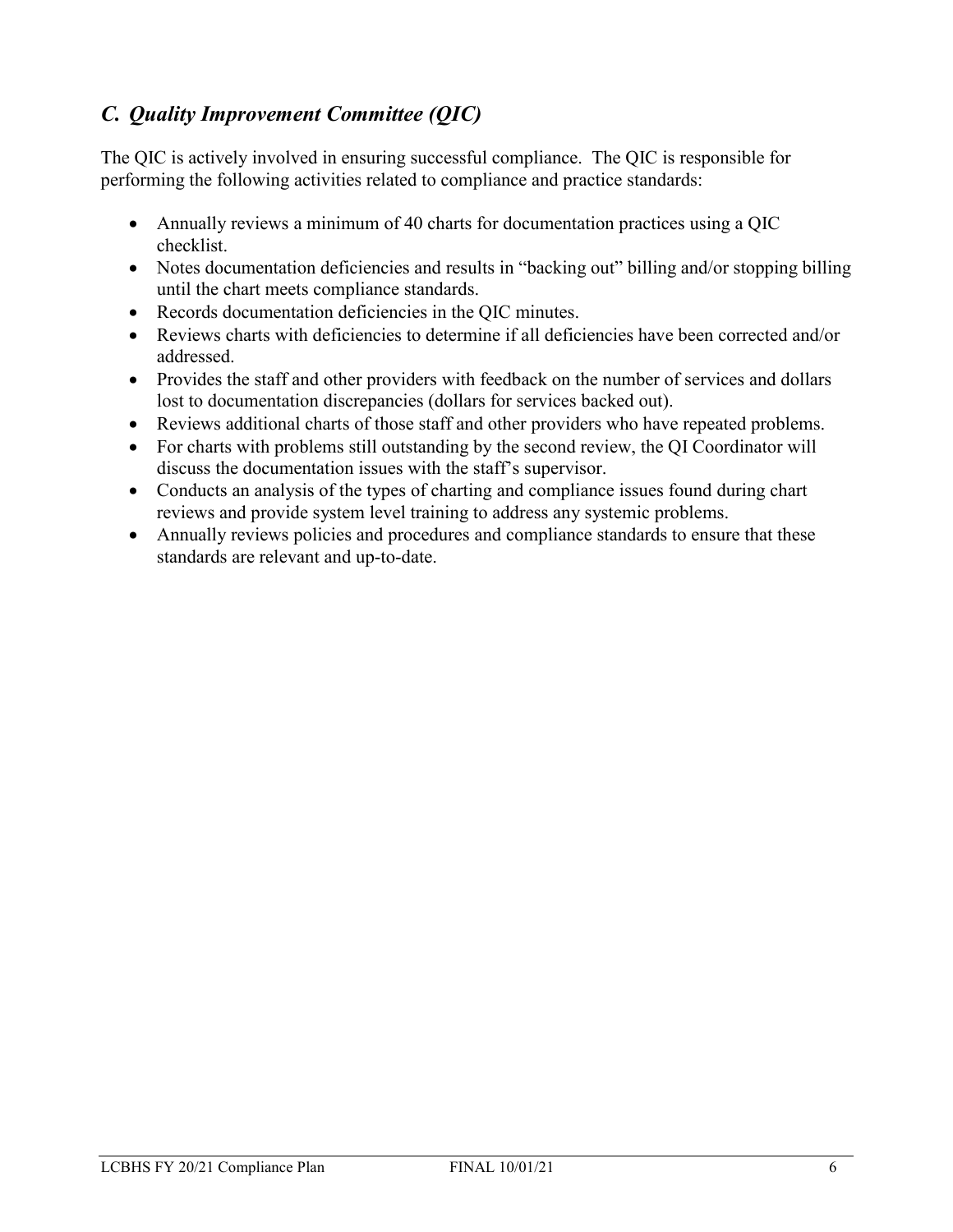### **Component II: Compliance and Practice Standards**

As a component of the broader Compliance Program, LCBHS has designed processes for combating fraud and unethical conduct through the development of this LCBHS Compliance Plan. Implementation of this Compliance Plan is accomplished through written policies and procedures, and efforts are documented through various mechanisms.

### *A. Policies and Procedures*

The purpose of the Compliance policies and procedures is to provide guidance to staff in an effort to reduce the possibility of erroneous claims and fraudulent activities. Policies and procedures clearly identify risk areas and establishing internal controls to counter those risks. These controls include practice standards regarding timely access; client care; personnel matters; and compliance with federal and state laws.

The policies and procedures serve to identify and implement these standards necessary to successful compliance. These policies and procedures will be reviewed annually by the QIC to determine their continued viability and relevance. Policies are updated as needed.

The related policies and procedures are as follows:

- Network Adequacy (#161)
- Out-of-Network Access (#274)
- Medi-Cal Service Verification (#128)
- Staff and Provider Verification and Exclusion Lists (#130)
- Ownership Disclosure of Staff and Contract Providers; Conflicts of Interest (#129)
- Compliance Program Standards (#148)
- Oversight of the Compliance Program (#149)
- Compliance Standards for Risk Areas and Potential Violations (#150)
- Compliance Auditing and Monitoring Activities (#151)
- Compliance Training (#152)
- Reporting Suspected Fraud, Waste, and Abuse (#154)
- Compliance Investigation and Corrective Action (#155)
- Disciplinary Guidelines (#156)

#### *B. Areas of Risk*

In order to successfully implement the Compliance Program, risk areas must be identified and addressed. Compliance policies and procedures have been developed to address these risk areas and serve to implement the standards necessary to avoid these types of violations.

The following areas of risk have been among the most frequent subjects of investigations and audits by OIG. Staff are expected to be familiar with these potential violations and work to maintain compliance with the standards surrounding each area of risk. This list is not exhaustive, but a starting point for an internal review of potential areas of vulnerability.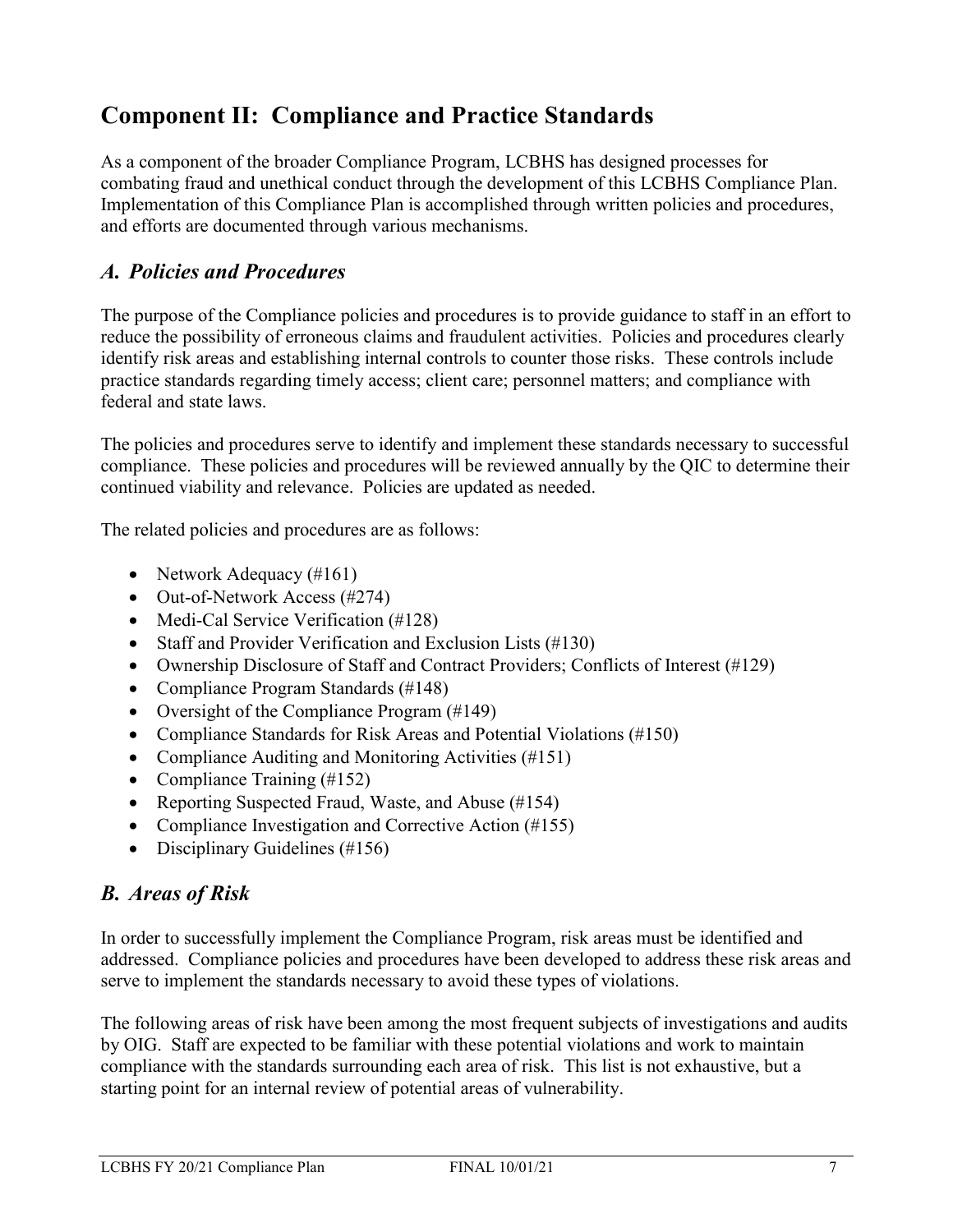#### 1. Coding and Billing

- *a. Billing for services not rendered and/or not provided as claimed.* A claim for a mental health service that the staff person knows or should know was not provided as claimed. Claims that cannot be substantiated as delivered. This issue includes instances when staff claim units of service (UOS) that were not actually provided (e.g., delivering less than 90 minutes of a group counseling session, but billing for all 90 minutes).
- *b. Submitting claims for equipment, medical supplies, and services that are not reasonable and necessary.* A claim for health equipment, medical supplies, and/or mental health services that are not reasonable and medically necessary and are not warranted by a client's documented condition. This includes services which are not warranted by the client's current and documented mental health condition (medical necessity). NOTE: Medi-Cal: LCBHS operates under a State waiver implementing the managed mental health services as construed in Chapter 11, Title 9, CCR, which specifies medical necessity requirements. All persons served in mental health must meet the state guidelines for medical necessity (see Attachment A and LCBHS policy #141-Medical Necessity Criteria).
- *c. Double billing, which results in duplicate payment.* Double billing occurs when a person bills for the same item or service more than once or another party billed the Federal health care program for an item or service also billed by LCBHS. Although duplicate billing can occur due to simple error, the knowing submission of duplicate claims, which may be evidenced by systematic or repeated double billing, can create liability under criminal, civil, and/or administrative law.
- *d. Billing for non-covered services as if covered.* Submitting a claim using a covered service code when the actual service was a non-covered service. "Necessary" does not always constitute "covered."
- *e. Knowing misuse of provider identification numbers, which results in improper billing.*  A provider has not yet been issued a provider number so uses another provider's number. Staff need to bill using the correct provider number, even if that means delaying billing until the provider receives the correct provider number.
- *f. Unbundling (billing for each component of the service instead of billing or using an allinclusive code).* Unbundling is the practice of a provider billing for multiple components of a service that must be included in a single fee. For example, if a client receives Day Treatment services and medication services are included as part of that service, then medication services cannot be billed separately.
- *g. Failure to properly use coding modifiers.* A modifier, as defined by the federal CPT-4 manual and/or CSI coding manual, provides the means by which a provider can indicate a service or procedure that has been performed.
- *h. Clustering.* This is the practice of coding/charging one or two middle levels of service codes exclusively, under the philosophy that some will be higher, some lower, and the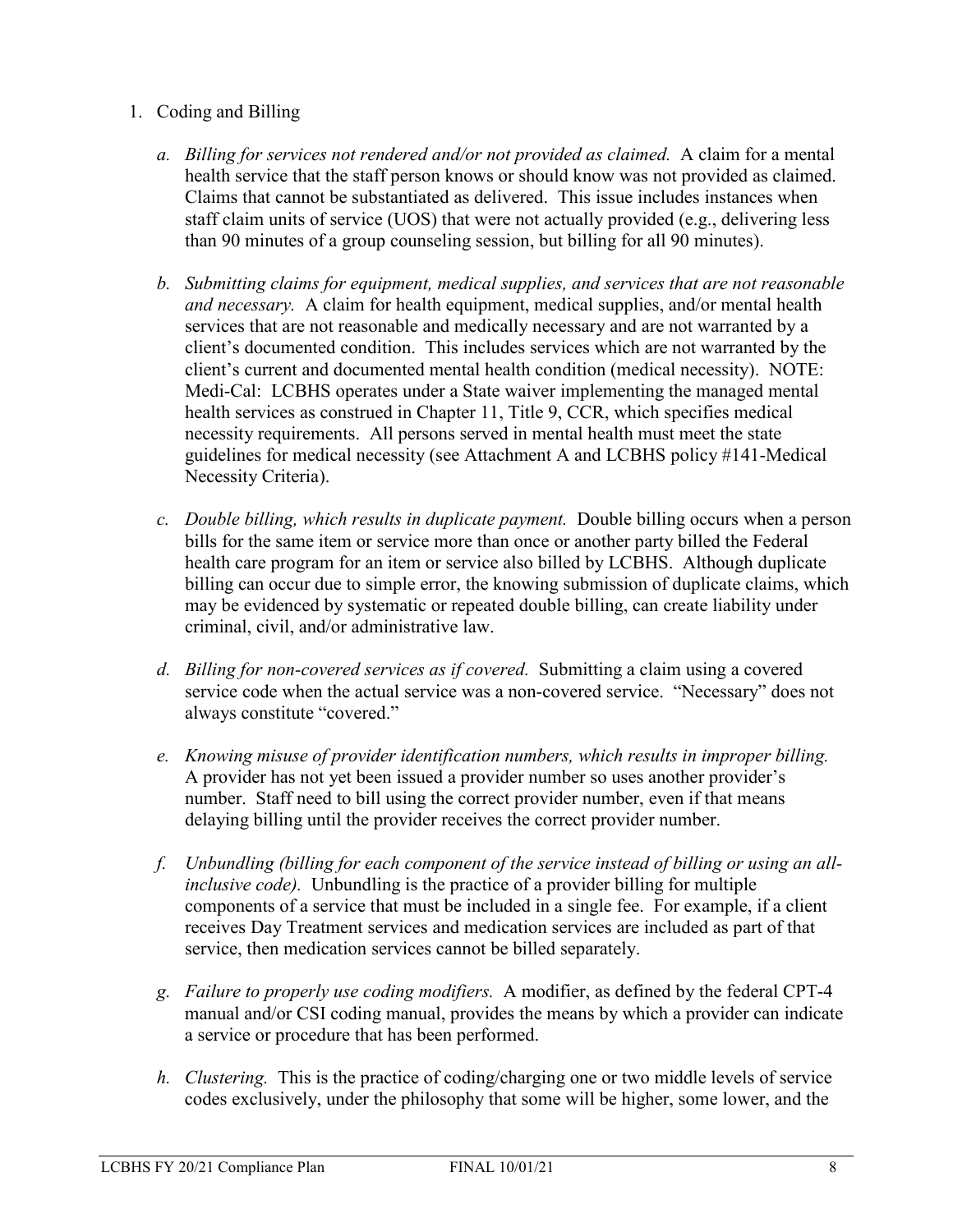charges will average out over an extended period of time (in reality, this practice overcharges some clients, while undercharging others).

- *i. Up coding the level of service provided.* Up coding is billing for a more expensive service than the one actually performed (e.g., billing for crisis services when only a routine assessment was delivered).
- *j. Claim from an Excluded Provider.* A claim for a mental health service or other item or service furnished during a period that the provider who furnished the services was excluded from the program under which the claim was made.
- 2. Medically Necessary Services Claims are to be submitted only for services that staff finds to be reasonable and necessary (i.e., meet medical necessity). Medi-Cal will only pay for services that meet the definition of medical necessity. Staff are required to document and support the appropriateness of services that have been provided to a client in their chart.
- 3. Service Documentation Timely, accurate, and complete documentation is important to clinical client care and an important component of compliance. This documentation also serves as verification that this service was delivered and the claim is accurate as submitted.

One of the most important practices is the appropriate documentation of diagnosis and treatment. Documentation demonstrates medical necessity, that the mental health treatment is appropriate for the client, and is the basis for coding and billing determinations. Thorough and accurate documentation also helps to ensure accurate recording and timely transmission of information.

For claiming purposes, the client chart is used to validate a) the site of the service; b) the appropriateness of the service provided; c) the accuracy of the billing, including billing for actual UOS delivered; and d) the identity of the service provider. Chart documentation serves as a legal recording of services delivered and a communication mechanism for other care providers.

Documentation ensures that:

- Client charts are complete and legible.
- Documentation for each encounter includes the reason for the encounter; any relevant history; assessment of clinical impression or diagnosis; plan of care; and date and identity of the provider.
- Diagnostic codes used for claims submission are supported by documentation and the client chart.
- Appropriate health risk factors are identified. The client's progress; their response to, and any changes in, treatment; and any revision in diagnosis are documented.
- Documentation includes all necessary components including date; service code; duration of service; location; and signature with title.
- Client treatment plans and progress notes are written within timeliness guidelines and meet documentation standards including measurable objectives, signatures, and dates.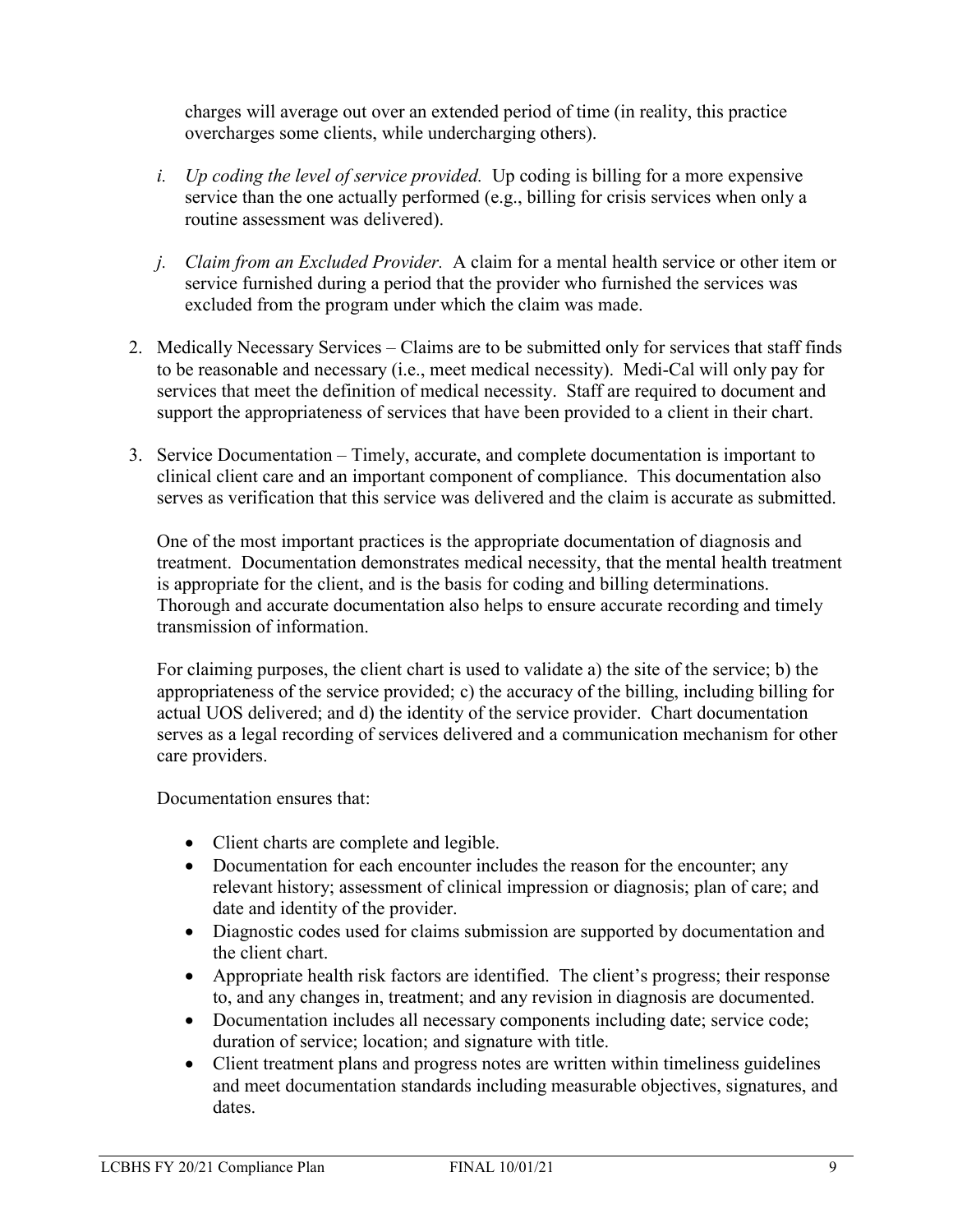- Documentation provides a written record if the case is involved in litigation, and serves as a means of communication for other providers involved with the case.
- a. Timely Documentation
	- Timely documentation is essential. LCBHS has implemented standards regarding the timeliness of assessments; treatment plans; and progress notes. See relevant policies for these timeliness standards:
		- o #142 (Clinical Assessments and Reassessments)
		- o #143 (Client Treatment Plans)
		- o #146 (Progress Notes)
- b. Signature Requirements
	- Provider Signatures: Provider signatures are required to provide a minimum level of assurance that the provider is qualified to deliver the level of service being billed. The Centers for Medicare and Medicaid Services (CMS) accepts a signature other than the provider's personal signature (e.g., an electronic signature), if proper safeguards are established.
	- Client Signatures: Clients must document their participation in group counseling sessions by signing in each session via confidential sign-in sheets. During each session, the group providers verify that the names on the sign-in sheet match those individuals in attendance. LCBHS maintains these sign-in sheets as evidence of client participation and to verify that services billed were actually delivered.
- 4. Improper Inducements, Kickbacks, and Self-Referrals Remuneration for referrals is illegal because it can distort medical decision-making, cause over- utilization of services or supplies, increase costs to federal programs, and result in unfair competition. Remuneration for referrals can also affect the quality of client care by encouraging staff to order services based on profit rather than the client's best medical interests. Potential risk factors in this area include:
	- Client referrals to an LCBHS employee's private practice;
	- Financial arrangements with outside entities to whom the practice may refer federal reimbursement related mental health business (for example, a local FQHC);
	- Joint ventures with entities supplying goods or services to the provider or its clients (for example, medical equipment referrals);
	- Consulting contracts or medical directorships;
	- Office and equipment leases with entities to which the provider refers;
	- Soliciting, accepting, or offering any gift or gratuity of more than nominal value to or from those who may benefit;
	- Waiving co-insurance or deductible amounts without a good faith determination that the client is in financial need or failing to make reasonable efforts to collect the costsharing amount;
	- Inappropriate crisis care;
	- "Gain sharing" arrangements;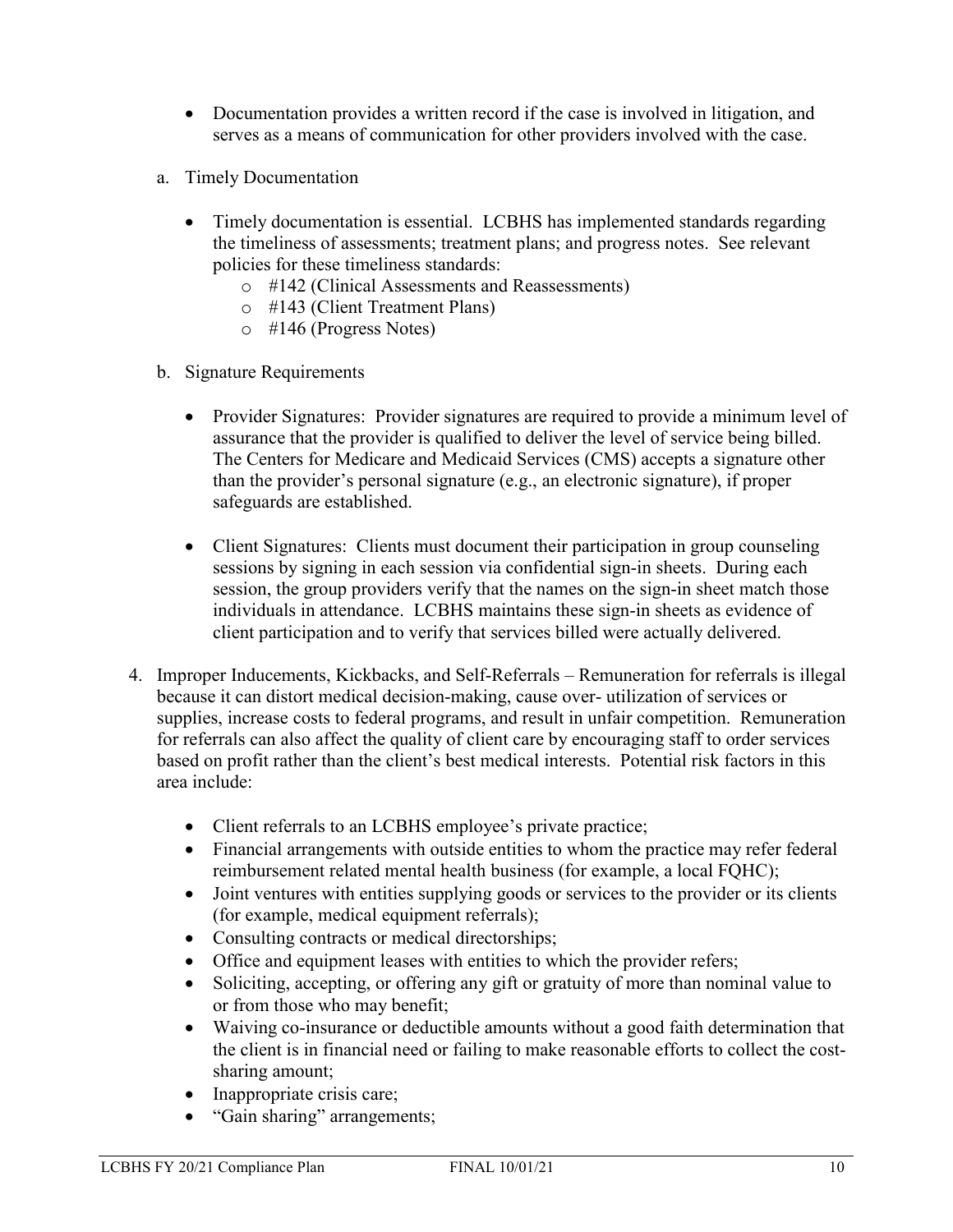- Physician third-party billing;
- Non-participating physician billing limitations;
- "Professional courtesy" billing;
- Rental of physician office space to suppliers; and
- Others.
- 5. Record Retention LCBHS has developed standards and procedures regarding the retention of compliance, business, and mental health records. This system addresses the creation, distribution, retention, and destruction of documents. The guidelines include:
	- The length of time that LCBHS and its providers retain client records.
	- Management of records, including protecting against loss, destruction, unauthorized access, unauthorized reproduction, corruption, and/or damage.
	- The destruction of records after the period of retention has expired.
	- The disposition of records in the event the provider's practice is sold or closed.

The Federal Alcohol and Drug confidentiality regulations restrict the disclosure and use of "patient identifying" information about individuals in substance use disorder treatment. Patient-identifying information is information that reveals that a person is receiving, has received, or has applied for substance abuse treatment. The regulations protect each client's identity as a participant in, or applicant for, substance use disorder treatment.

For more information, please refer to the LCBHS Departmental policies and procedures and the Lake County HIPAA policies and procedures pertaining to record retention, and confidentiality and security issues.

### *C. Compliance Program Documentation*

To ensure successful implementation of the compliance standards, to track compliance violations, and to demonstrate its commitment to compliance, LCBHS has developed the following documentation procedures:

- 1. Compliance Log Documentation of violation investigations and results is maintained by the Compliance Officer or designee in the Compliance Log. Information from the Compliance Log is summarized and system-level issues are reviewed with the QIC on a quarterly basis. Suggestions, feedback, and changes to the system from the QIC are also documented in the QIC minutes. The Compliance Log contains the following materials:
	- The date or general time period in which suspected fraudulent action occurred;
	- Name of the reporting party and/or source of the allegation (via direct or anonymous contact with Compliance Officer, routine audit, monitoring activities, etc.);
	- Name of the staff member(s) involved:
	- Name of the client(s) or chart number(s) involved;
	- Specific information regarding the nature of the allegation, including supporting reference materials, etc.;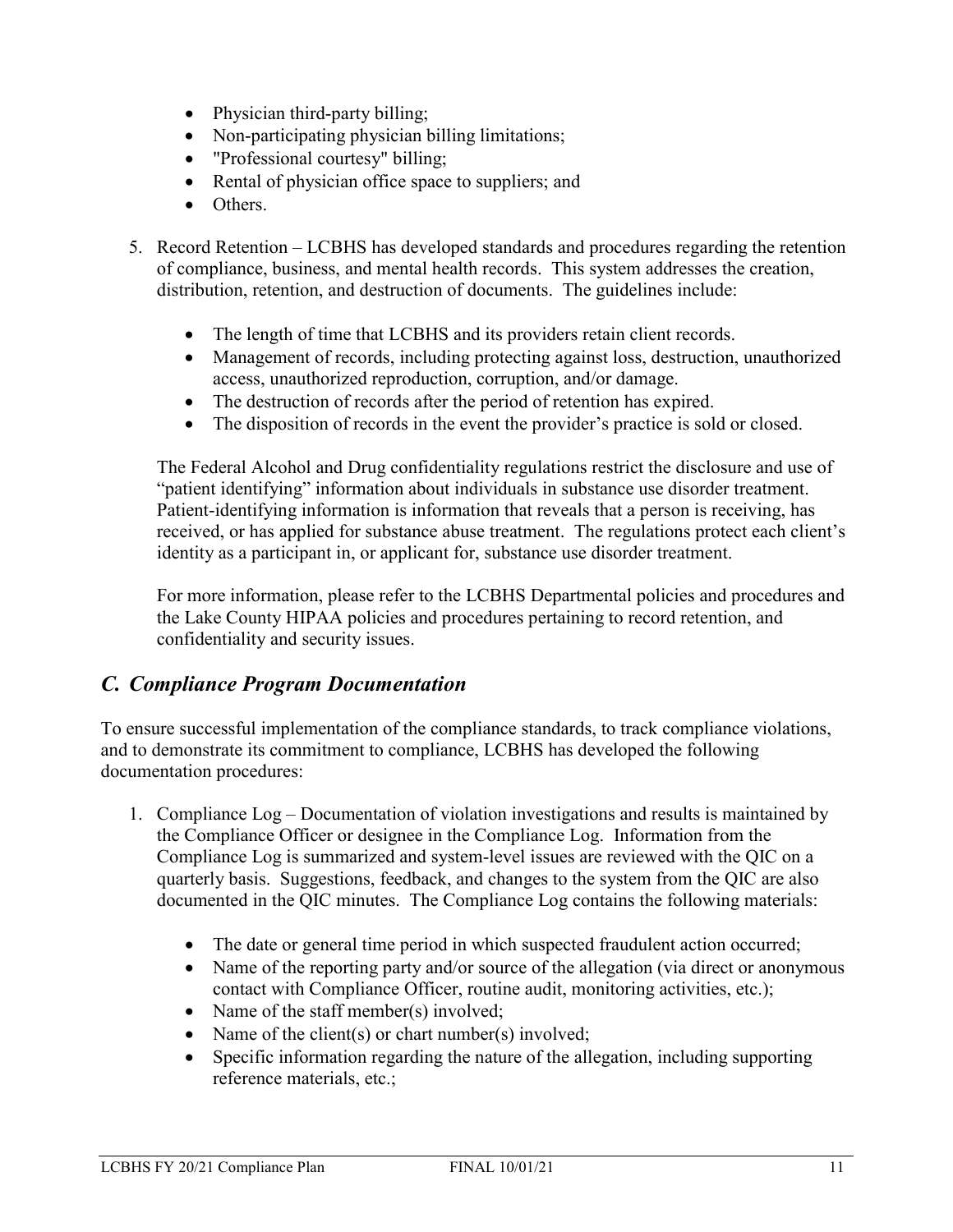- Name of the person responsible for providing feedback to the staff person, if appropriate; and
- The corrective action taken, as applicable.
- 2. Compliance Program Binder The components of the Compliance Program are kept in a binder (although materials protected by attorney-client privilege will be filed separately). This binder contains the following materials:
	- LCBHS Compliance Plan
	- LCBHS Compliance policies and procedures, as well as any changes or updates
	- LCBHS Code of Conduct
	- Compliance Log
- 3. Management Team Minutes The Minutes contain the following materials:
	- Dated and approved minutes indicating those present and absent
		- o Any changes made in policies and procedures
		- o A summary of education and training efforts
		- o Plans for ongoing monitoring and enforcement
		- o Descriptions of any other steps to correct inappropriate actions
	- All agendas and materials distributed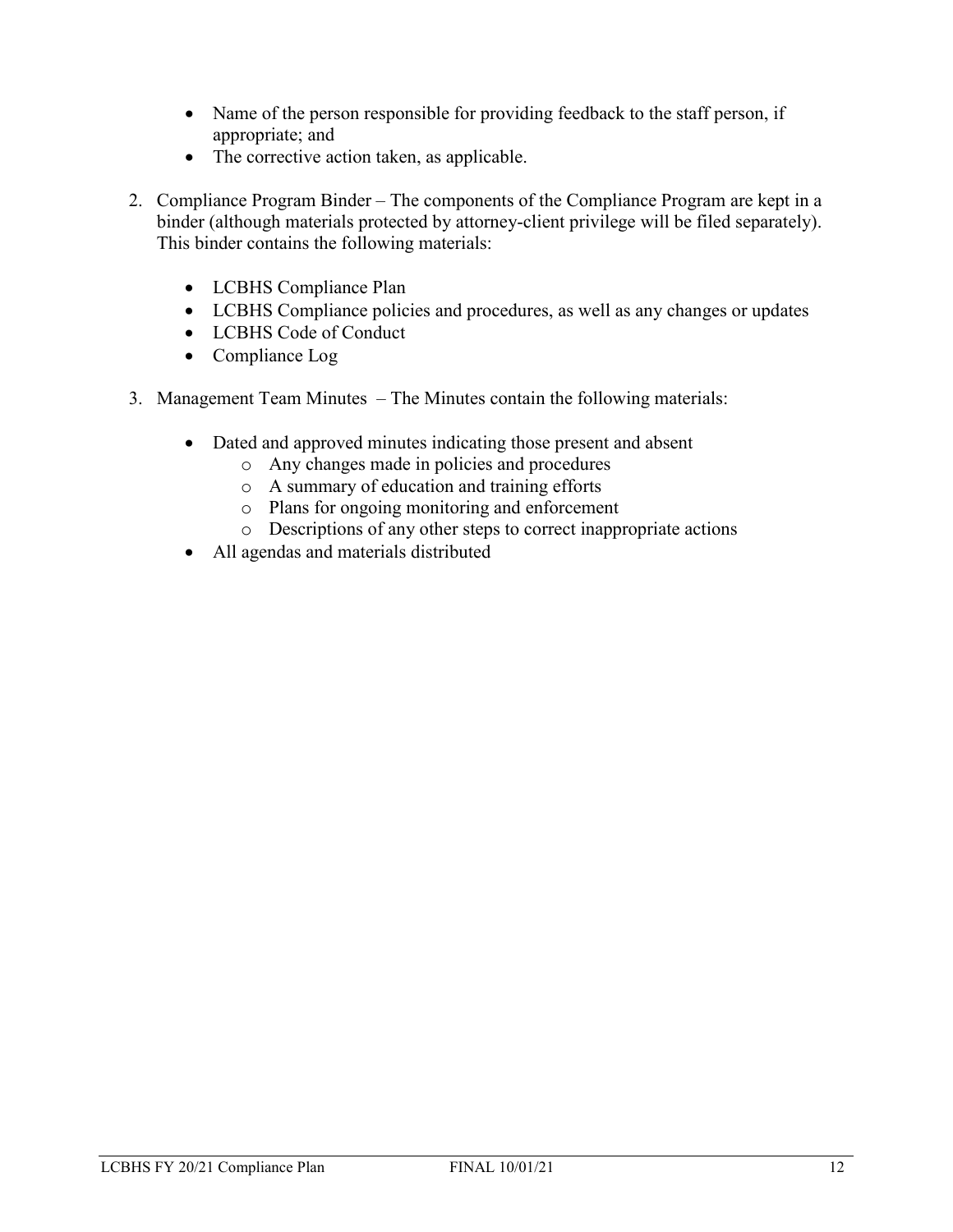### **Component III: Staff Training and Education**

Education and training is an important part of any compliance program. There are two primary areas for training: *Compliance* and *Coding and Billing*.

Compliance training has two goals:

- 1) Staff receive periodic training on how to perform their jobs in compliance with the standards of the practice and any applicable regulations; and
- 2) Each staff member understands that compliance is a condition of continued employment.

Training clearly communicates the compliance policies and procedures to all staff, as well as to contract providers. Phone calls, e-mail, and regular meetings are used to notify staff of changes in policies or procedures.

### *A. Compliance Training*

Training on compliance standards covers the operation and importance of the Compliance Program; the consequences of violating the standards and procedures outlined in the Compliance Plan and related policies; and the role of each staff member in the operation of the Compliance Plan.

Compliance standards training provides information on how to follow the law, and is tailored to the needs of the medical and clinical staff; case managers; and administrative and support staff. It also reviews the LCBHS Code of Conduct.

In addition, training includes several clear examples of noncompliant behavior. For example, training for the billing staff might include a discussion of how submitting claims based on codes that do not reflect the services actually provided violates the Compliance Plan and may violate law.

### *B. Coding and Billing Training*

Training on accurately documenting services is an ongoing mission of Lake County. This training includes:

- Coding requirements;
- Claim development and submission practices;
- Signing a form required to be authorized by a physician without the physician's authorization;
- Proper documentation of services rendered;
- Proper billing standards and procedures and submission of accurate bills for services;
- Legal sanctions for submitting deliberately false or reckless billings;
- Ongoing training for staff on policy changes;
- Staff meeting agendas to include discussions of compliance activities and QI system level issues, when applicable; and
- New staff orientation training including specific discussion and training on compliance issues.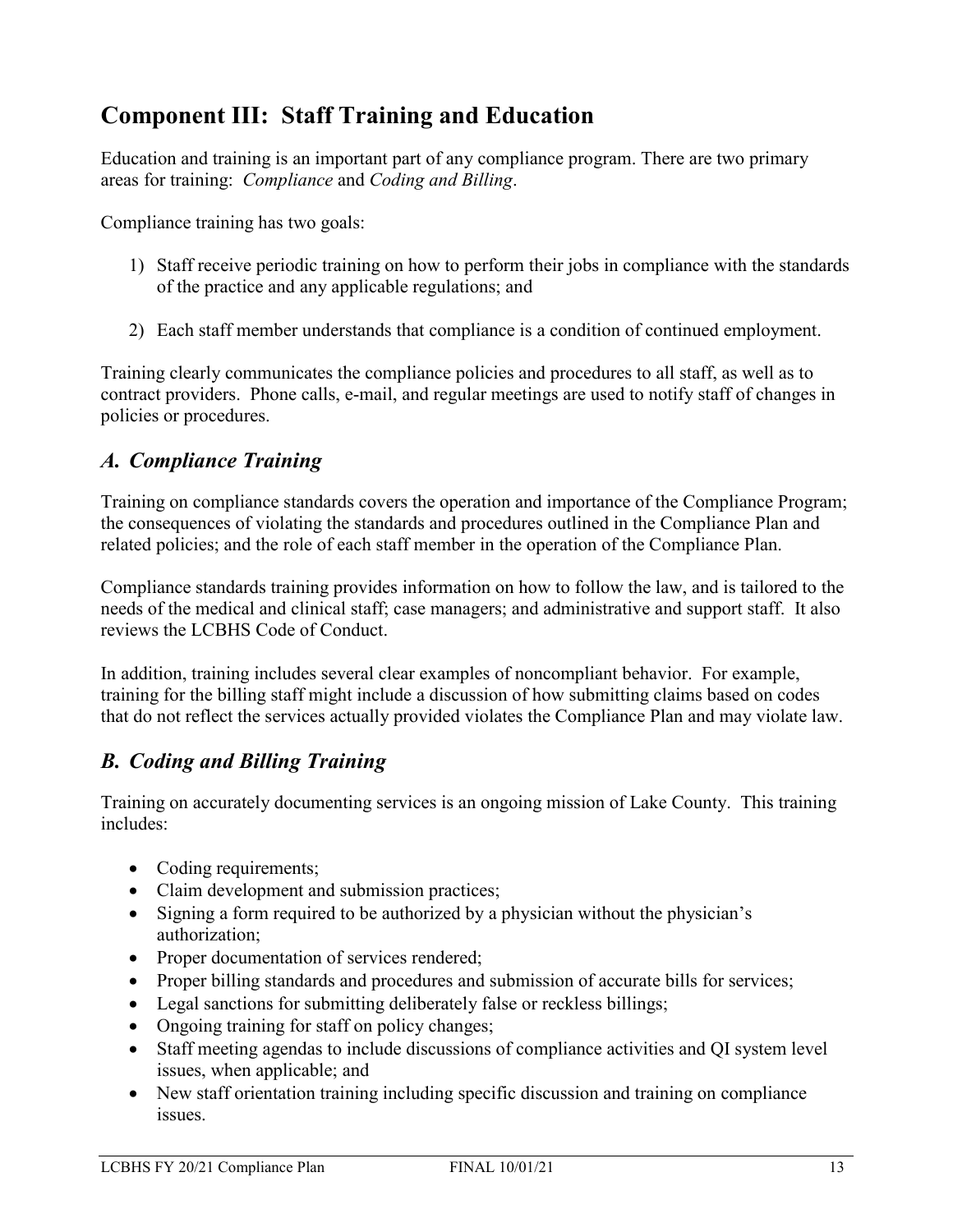### *C. Training Log*

The Compliance Officer maintains a log of all training activities, including Compliance Program training. This log provides information on the date of the training; names of attendees; type and topics of training; location of the training; trainer's name(s); duration of the training; and number of CEUs earned, if applicable.

Staff complete an acknowledgement that they have received compliance training and that they understand the material. These acknowledgements are maintained as part of the Training Log.

### *D. Ongoing Education*

To regularly communicate new compliance information and to assure that staff receive the most recent information, LCBHS maintains the following communication mechanisms:

- The Compliance Plan is posted on the shared behavioral health server, accessible via all staff computers.
- All Compliance policies and procedures are posted on the shared behavioral health server.  $\circ$  For employees who prefer paper copies of the Plan and policies/procedures, hard copies may be printed.
- Periodic Compliance trainings are scheduled to maintain and enhance all employees' understanding of the Compliance Program.

### *E. Training Timelines*

- 1. New employees are trained as soon as possible after their start date; and
- 2. Employees receive refresher training on an annual basis, or as appropriate.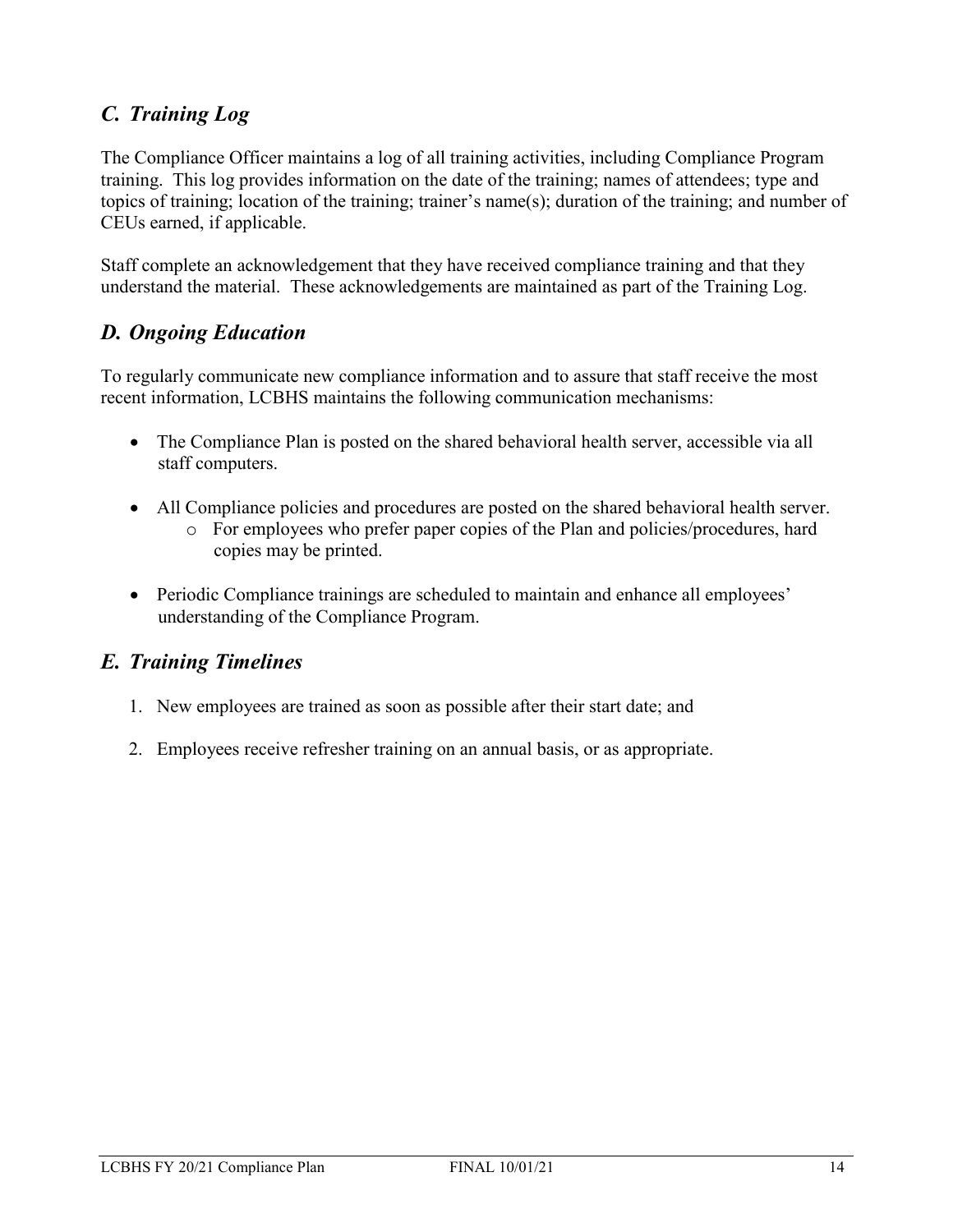### **Component IV: Internal Monitoring and Auditing Activities**

### *A. Overview*

LCBHS conducts various auditing and monitoring activities as a component of the Compliance Program. These processes ensure that the Compliance Plan is working; that individuals are carrying out their responsibilities in an ethical manner; that staff and providers are appropriate licensed and are free from conflicts of interest; and that claims are being submitted appropriately; and that LCBHS complies with the Medi-Cal Parity Rule around network adequacy.

### *B. Monitoring Staff and Providers – License and Status Checks*

In order to ensure delivery of the highest quality mental health services, LCBHS is committed to complying with all relevant laws and regulations related to the verification of status of contract providers, LCBHS staff, and applicants. The LCBHS license and status verification process ensures quality of client care, ethical conduct, and professionalism.

- 1. It is expected that all individuals and entities that have access to the LCBHS Electronic Health Record (EHR) or are involved in Medi-Cal billing are verified on the following lists for the status indicated for each list:
	- a. Social Security Number Verification Service (SSNVS) https://www.ssa.gov/employer/ssnv.htm
		- Upon contract/hire, verify the individual's social security number.
	- b. National Plan and Provider Enumeration System (NPPES) National Provider Identifier (NPI)

https://npiregistry.cms.hhs.gov/

- During certification/recertification and upon hire, verify that the NPI number(s) and related information are accurate, for both individual and organizational/entity providers.
- c. Federal OIG List of Excluded Individuals and Entities (LEIE): <https://oig.hhs.gov/exclusions/index.asp>
	- Prior to hire/contract, and monthly thereafter, verify that the individual/organization is NOT an excluded individual or entity.
- d. Excluded Parties List System (EPLS) via the System Award Management (SAM) system https://www.sam.gov/
	- Prior to hire/contract, and monthly thereafter, verify that the individual/organization is NOT an excluded individual or entity.
- e. CA Medi-Cal List of Suspended and Ineligible Providers: http://files.medi-cal.ca.gov/pubsdoco/SandILanding.asp
	- Prior to hire/contract, and monthly thereafter, verify that the individual is NOT a suspended or ineligible provider.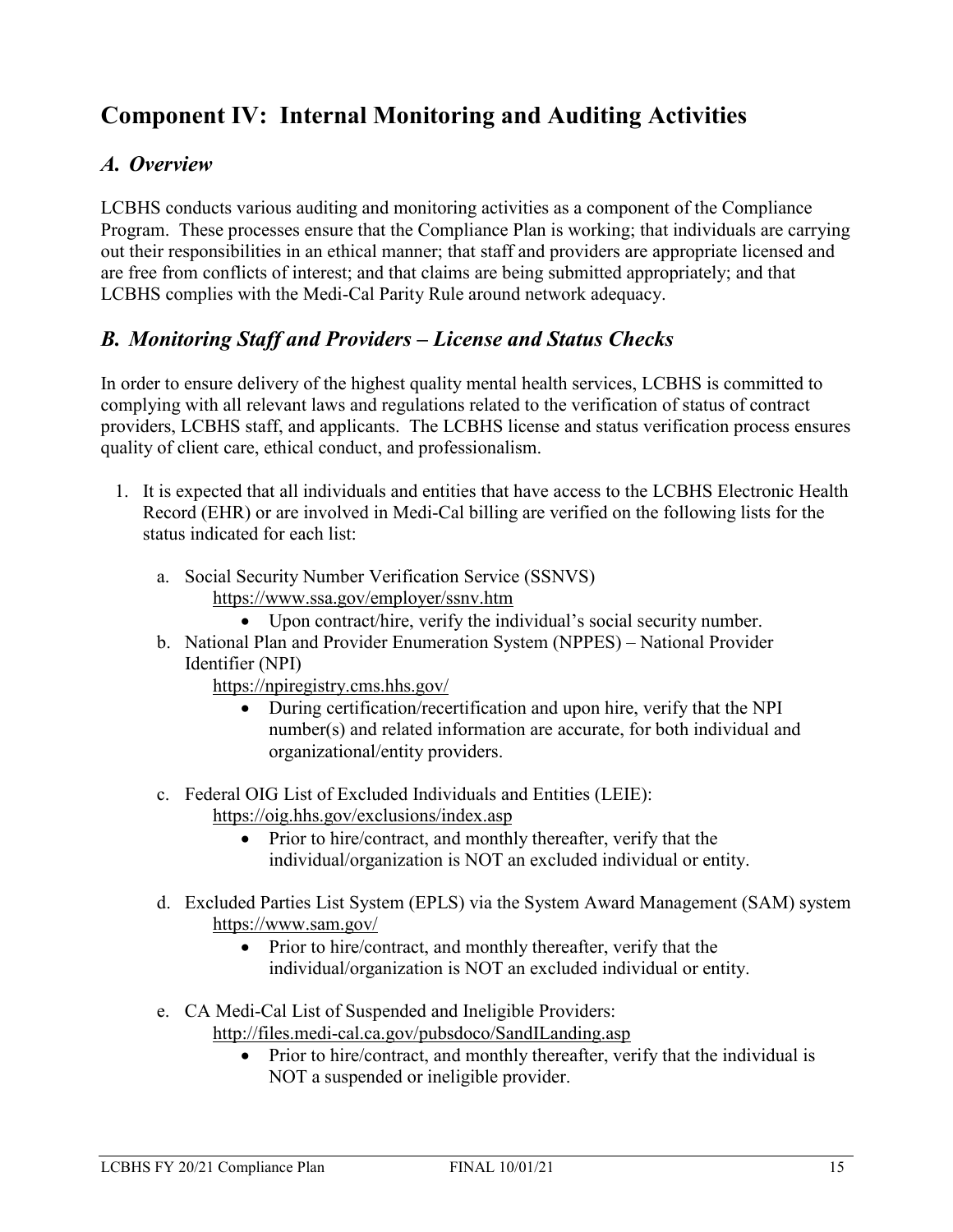f. California Licensing Boards

[https://www.breeze.ca.gov](https://www.breeze.ca.gov/)

- Prior to hire/contract, and monthly thereafter, verify that the provider's license has NOT expired and that there are NO current limitations on the license.
- g. California Revoked and/or Suspended Substance Use Counselor List http://www.dhcs.ca.gov/provgovpart/Pages/CounselorCertification.aspx
	- Prior to hire/contract, and monthly thereafter, verify that the individual is NOT a suspended or ineligible provider.
- h. California Association of DUI Treatment Programs (CADTP) https://www.cadtp.org/counselors/
	- Prior to hire/contract, and monthly thereafter, verify that the provider's certification has NOT expired and that there are NO current limitations on the certification.
- i. California Consortium of Addiction Programs and Professionals (CCAPP) https://ccappcredentialing.org/index.php/verify-credential
	- Prior to hire/contract, and monthly thereafter, verify that provider's certification has NOT expired and that there are NO current limitations on the certification.

Individuals who are subject to verification include clinical staff; clerical staff; case managers; management team members; medication support team staff; fiscal staff; contract psychiatrists and telepsychiatrists; substance abuse staff; and organizational providers.

- 2. Frequency of Verification Checks
	- a. Verification will occur as follows:
		- Prior to contracting with individuals and organizations,
		- Prior to hiring staff; and
		- As noted, at least monthly for current staff and contract providers.
		- As noted, during initial certification and subsequent recertifications.
	- b. LCBHS is responsible for verifying individual and organizational/entity contract providers, LCBHS staff, and LCBHS applicants. Verification documentation is maintained by designated QI staff.
	- c. Organizational providers are required to verify that their own employees and applicants are not on the Exclusion Lists. Verification documentation is maintained by the provider in its personnel files, and may be requested by LCBHS as a contract monitoring activity.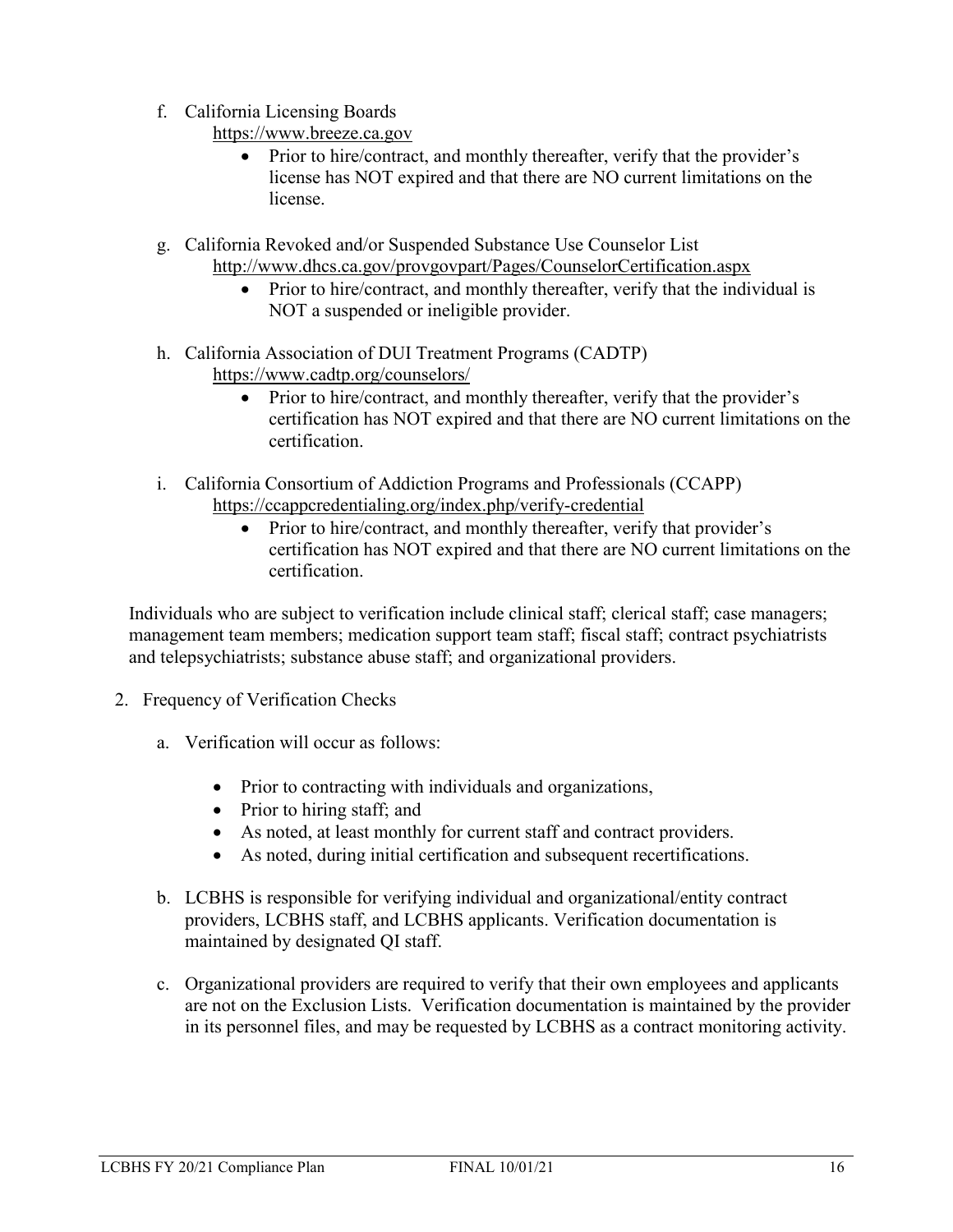- 3. Adverse Findings
	- a. LCBHS responds to adverse findings by ordering the individual or entity to immediately cease filing claims for services under LCBHS, and denying further access to the EHR system.
		- 1) An applicant who is identified as an excluded provider will not be hired.
		- 2) LCBHS will not enter into contracts with individual or organizational providers that are identified as excluded.
		- 3) For existing staff, mitigation and disciplinary action follow the Memorandum of Understanding (MOU) between Lake County and the Lake County Employees Association (LCEA) as warranted.
		- 4) For existing contract providers, contracts may be immediately terminated, as warranted.
			- a) A designated LCBHS staff member makes a good faith effort to give affected beneficiaries written notice of termination of a contracted provider, within 15 days after receipt or issuance of the termination.
			- b) DHCS must also be notified when a provider contract has been terminated, either by the provider or by LCBHS. DHCS may be notified by email at: [DHCSMPF@dhcs.ca.gov.](mailto:DHCSMPF@dhcs.ca.gov)
		- 5) Organizational providers must report immediately to the LCBHS Director any adverse findings related to their employees.
		- 6) Any inappropriate payments or overpayments due to providers who have been suspended, debarred, or excluded may be subject to recovery and/or be the basis for other sanctions by the appropriate authorities.
- 4. Triggering Recertification Events and Reporting to DHCS
	- a. LCBHS monitors the monthly status checks for "triggering recertification events." These events include changes in ownership; changes in scope of services; remodeling of the provider facility; changes in location; and contract termination. These types of events may require Medi-Cal recertification by DHCS.
		- 1) DHCS must be notified within two (2) business days of notification or discovery of the triggering event. DHCS may be notified by email at: [DHCSMPF@dhcs.ca.gov.](mailto:DHCSMPF@dhcs.ca.gov)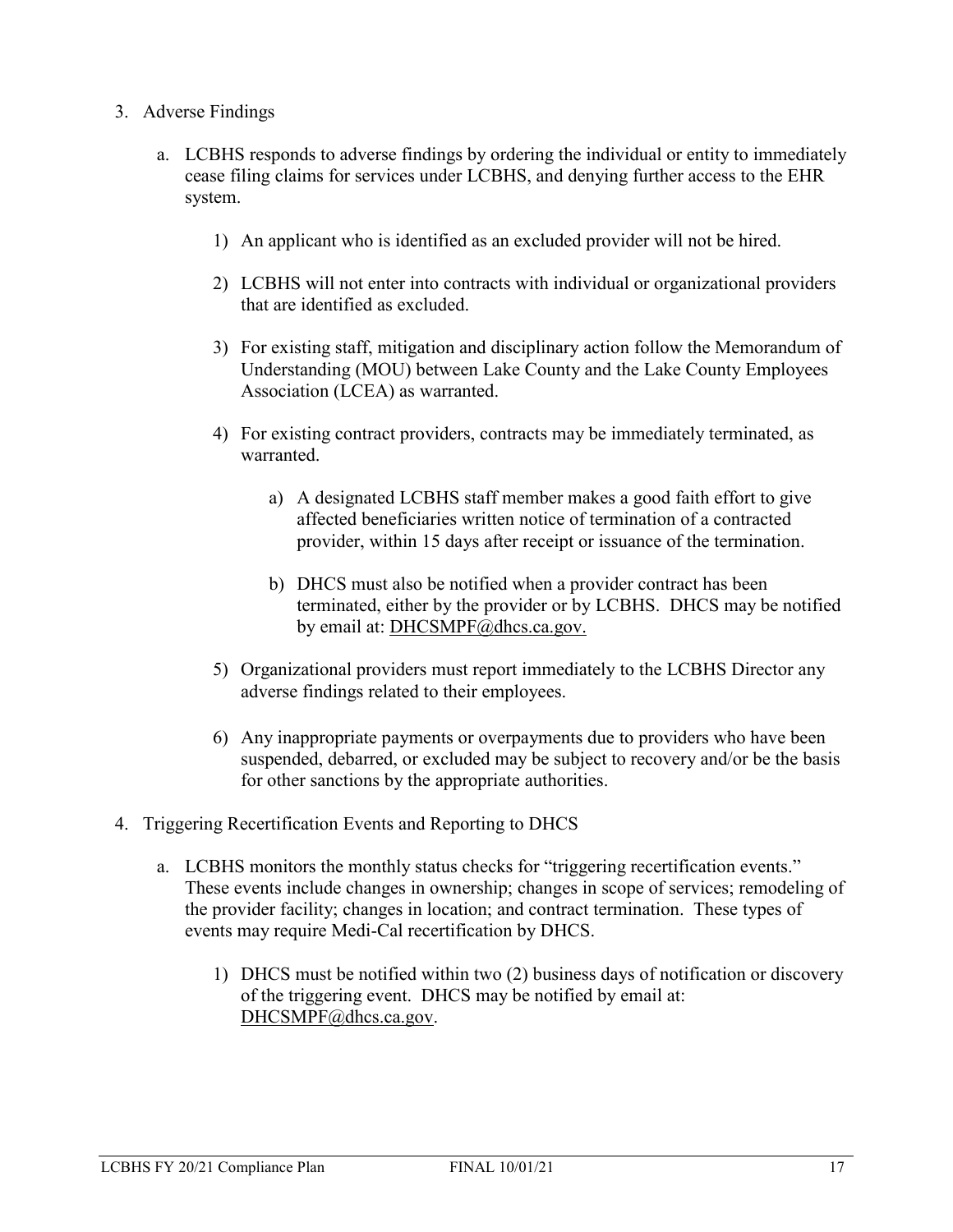### *C. Monitoring Staff and Providers – Disclosures; Conflicts of Interest*

In order to ensure professionalism and ethical conduct, and as a safeguard against conflicts of interest, LCBHS complies with state regulation in collecting disclosures of ownership, control, and relationship information from its managing staff and providers, and its providers' managing staff, regardless of for-profit or non-profit status.

- 1. Individuals, network providers, subcontractors, and LCBHS employees must disclose to LCBHS any financial interest, official position, ownership interest, or any other financial or business relationship that they (or a member of their immediate family, or persons in their employ) has with LCBHS employees, vendors, or contractors.
- 2. LCBHS requires network providers, or any person with a 5% or more (direct or indirect) ownership interest in a network provider, to submit fingerprints, when applicable.
- 3. As a condition of contract, LCBHS also requires network providers to consent to criminal background checks, including fingerprinting, when required to do so by DHCS, or by the level of screening based on risk of fraud, waste, or abuse, as determined for that category of provider.
- 4. Disclosure information is collected and required to be reported as follows:
	- a. At the time of hire (for LCBHS staff);
	- b. At the time of contract execution between a network provider and LCBHS;
	- c. Upon renewal of each contract;
	- d. Annually; and
	- e. When there is a change in ownership interest.
- 5. If, in the future, any individual, contract, contract provider/organization, or LCBHS staff obtains ownership, control interest, or partnership interest in the LCBHS operations, in other contracts held by LCBHS, or in LCBHS network providers, the individual or provider must disclose this updated information to LCBHS within 35 days of the change.
- 6. LCBHS will terminate the contract of any provider that does not submit timely and accurate disclosure information about any person with a 5% or greater (direct or indirect) ownership interest in the provider.

### *D. Billing Auditing Activities*

Routine auditing and monitoring activities helps ensure that services are billed accurately billed, accounted, and charted. There are several types of audits and monitoring activities that occur under the Compliance Program:

1. Progress Note and Billing Review: QI staff review reports in Anasazi to determine if the information on the electronic scheduler and Progress Notes are correctly entered for the billable services. Fiscal staff check for possible duplicate billings prior to submitting claims.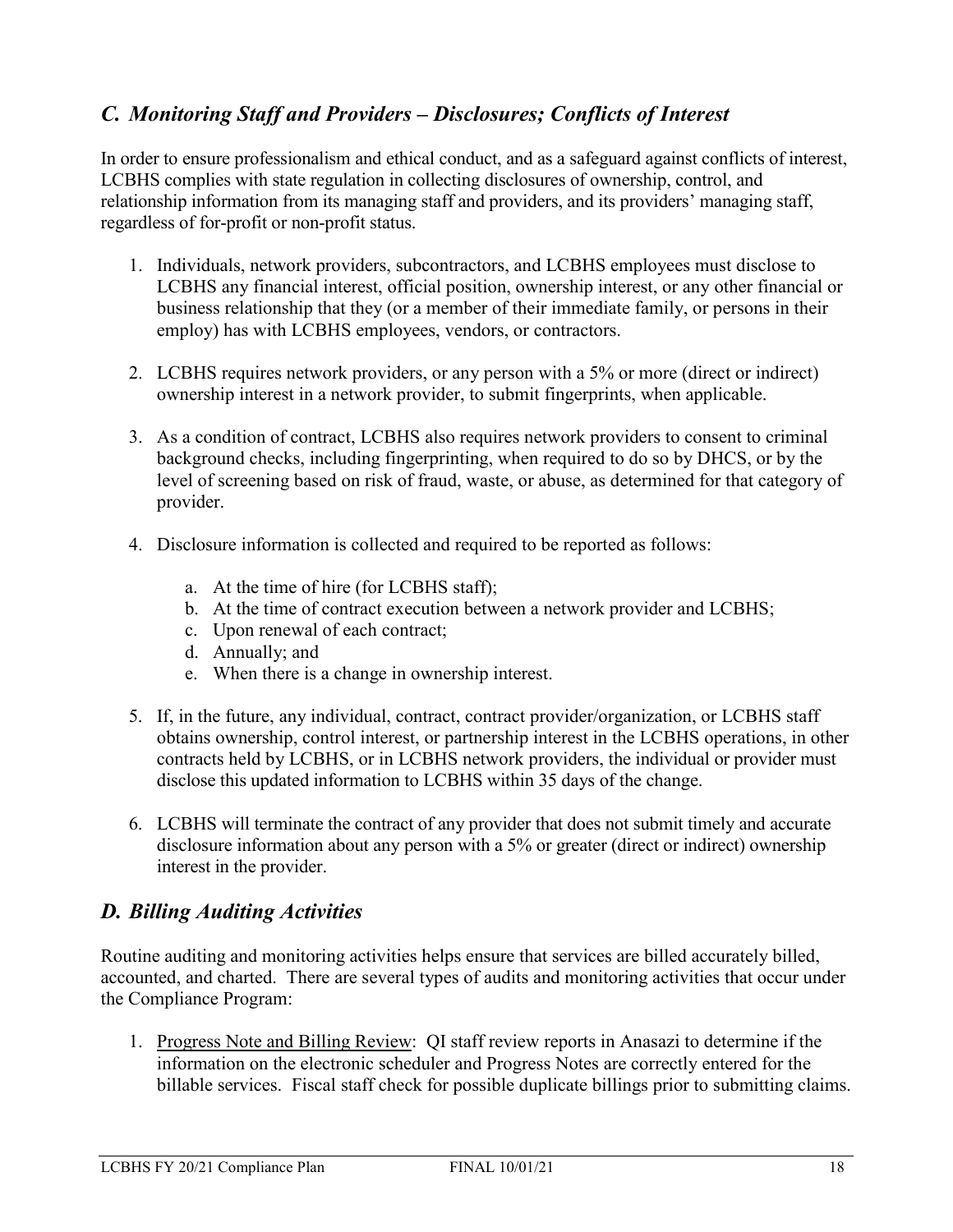- 2. Chart Audit: The Compliance Officer, or designee, conducts a quarterly random audit of six (6) charts to compare billing with chart documentation. This audit seeks to confirm that:
	- a. Bills are accurately coded and accurately reflect the services provided (as documented in the client's chart);
	- b. Documentation is being completed correctly and in a timely manner (per QI standards);
	- c. Services provided are reasonable and necessary; and
	- d. Incentives for unnecessary billing do not exist.
- 3. Medi-Cal Service Verification: LCBHS routinely verifies that services billed to Medi-Cal were actually provided to clients. Verification methods include 1) periodically obtaining client confirmation (via signature) at the time of service; and 2) periodically mailing letters to clients to verify services.
- 4. Medi-Cal Denial Reports: The Compliance Officer, or designee, reviews Medi-Cal Denial Reports quarterly to identify potential compliance issues.
	- a. To help to identify any potential compliance issues, the denials are reviewed and resolved on an ongoing basis as the EOB's (835) are made available by DHCS. The Anasazi Denial/Pend Report is also reviewed on a monthly basis. Noncompliance issues, such as incorrect CIN#, Other Health Insurance, etc., are resolved by designated staff. Potential compliance issues are reported to the Director.
	- b. Prior to beginning the monthly billing process, a comparison is done of the staff time entered into Anasazi vs. the payroll time. Any discrepancies are sent to designated staff for resolution. The billing process is not initiated until all outstanding issues are resolved.
	- c. Prior to monthly billing, multiple error reports are run and identified issues are resolved:
		- No Show Appointments with a Duration
		- Kept Appointments with a Zero Duration
		- Duplicate Services
		- No Valid Diagnosis on Date of Service
		- No Final/Approved Progress Note for Service
		- Staff Credentials / NPI Numbers are verified
		- Suspense Report is completed
- 5. System Level Monitoring: The QIC annually reviews data on service utilization, clients with high service utilization patterns; staff productivity; cost of services; and cost per client information.
	- a. The Account Clerk provides data quarterly to the LCBHS evaluation consultant on the number of clients, service utilization, service cost, and staff productivity. Graphs are then produced for QIC and Management Team review.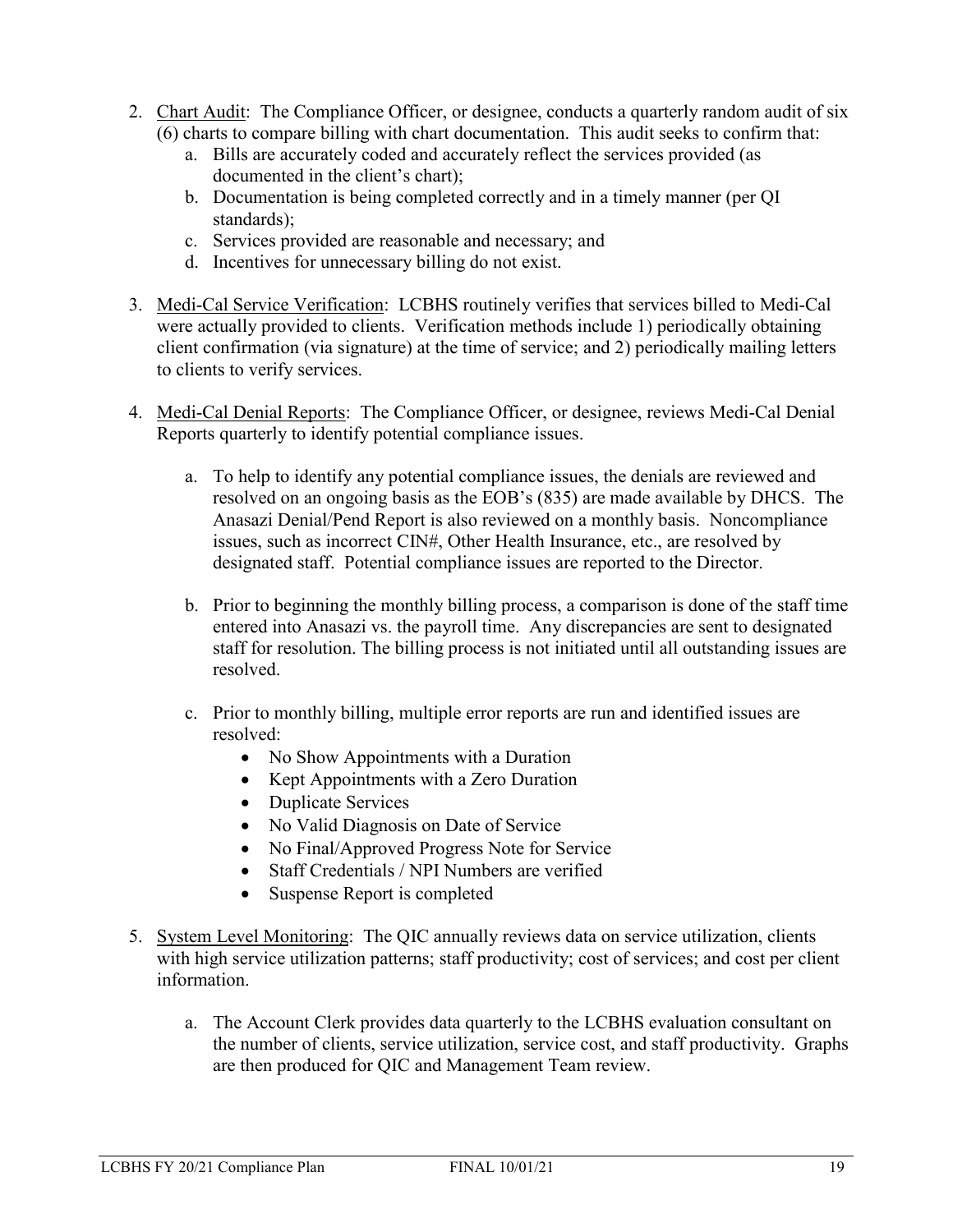6. Standards and Procedures Review: The policies and procedures are reviewed and evaluated annually by the QIC to determine if they are current and complete. If policies are ineffective or outdated, they are updated to reflect changes in regulations and standards.

### *E. Compliance with the Parity Rule and Network Adequacy Standards*

- 1. Per federal regulations, LCBHS is required to comply with the Medi-Cal Parity Rule around network adequacy. The Parity Rule applies to both adult and pediatric providers of outpatient specialty and non-specialty mental health services. LCBHS is required to demonstrate compliance with network adequacy standards for outpatient specialty mental health services.
- 2. Refer to relevant DHCS guidance and LCBHS policies #161 (Network Adequacy Standards) and #274 (Out-of-Network Access and Single Case Agreements) for detailed information around network adequacy standards.

### *F. Investigation and Corrective Action*

- 1. When compliance issues are reported by staff or detected via auditing/monitoring activities, the Compliance Officer will initiate an investigation.
- 2. If non-compliance is evidenced, the Compliance Officer will follow a course of corrective action outlined in this Compliance Plan and in policy #155 (Compliance Investigation and Corrective Action).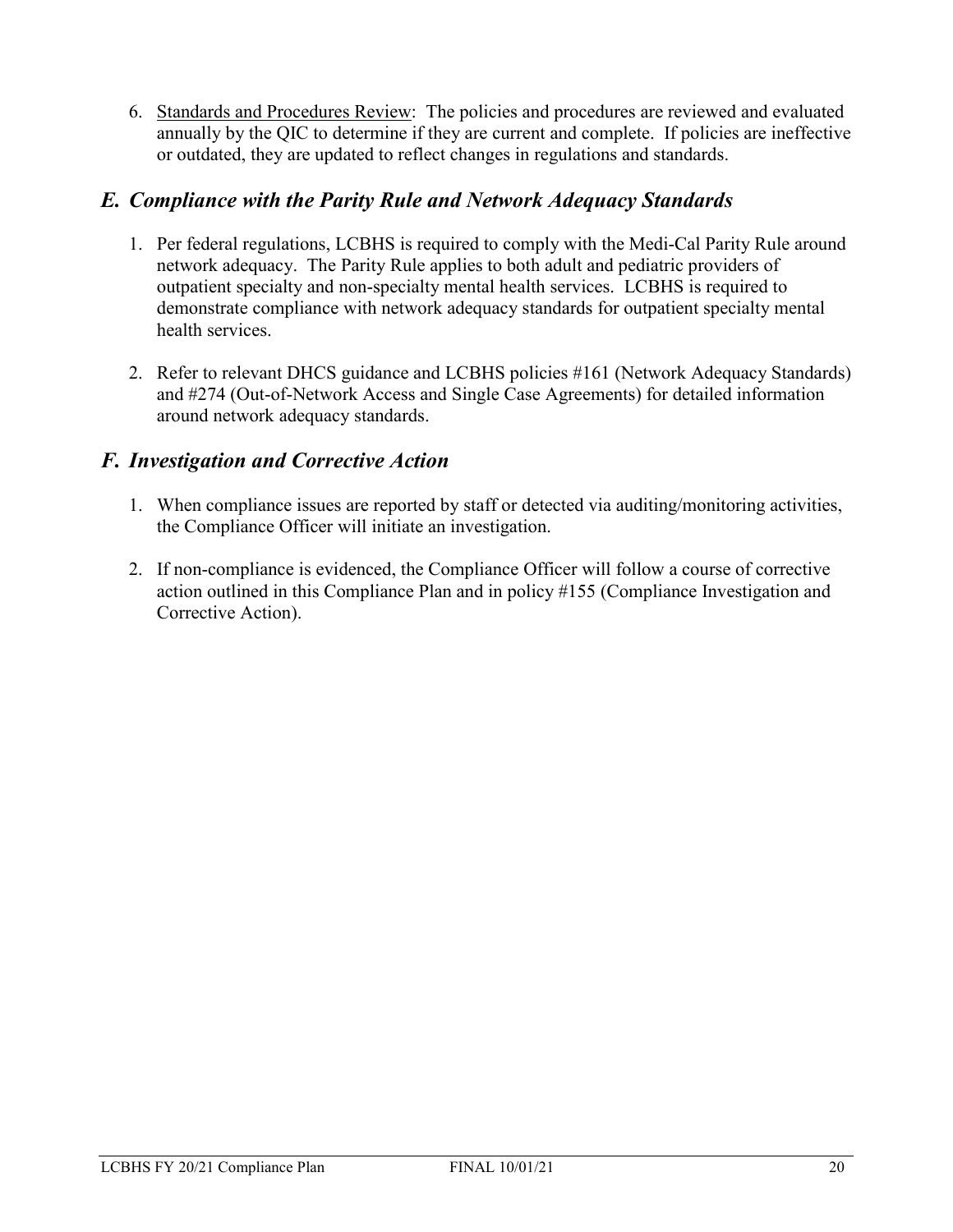### **Component V: Reporting Suspected Fraud, Waste, and Abuse**

LCBHS is committed to the success of the compliance process. An important component of the Compliance Program is to provide staff with effective lines of communication for reporting suspected fraudulent activity, as well as to provide access to compliance information when needed. This process creates an open-door policy for reporting possible misconduct to the Compliance Officer, and evidences the commitment of LCBHS to successfully implement and monitor the Compliance Plan.

To ensure this communication standard, LCBHS has determined that the Compliance Officer may be contacted directly by staff to report activity that may violate the ethical and legal standards and practices of the Compliance Program.

Staff are also encouraged to seek guidance from the Compliance Officer if they are unsure about whether they are following the compliance policies and procedures correctly; if they need additional training; or if they have specific concerns or questions about the Compliance Program.

To promote meaningful and open communication, the Compliance Program includes the following:

- The requirement that staff report behavior that a reasonable person would, in good faith, believe to be erroneous or fraudulent.
- A confidential process for reporting erroneous or fraudulent behavior.
- A standard that a failure to report erroneous or fraudulent behavior is a violation of the compliance program.
- A simple procedure to process reports of erroneous or fraudulent behavior.
- A coordinated process between the compliance program and the fiscal department to synchronize billing and compliance activities to back out any erroneous claims.
- A confidential process that maintains the anonymity of the persons involved in the reported possible erroneous or fraudulent behavior and the person reporting the concern. However, there may be certain occasions when a person's identity may become known or may need to be revealed to aid the investigation or corrective action process.
- Standards that outline that there will be no retribution for reporting behavior that a reasonable person acting in good faith would have believed to be erroneous or fraudulent (protection for "whistleblowers").
- Policies and procedures that implement these standards.

#### *A. Reporting Suspected Violations*

- 1. Per federal regulations and LCBHS requirements, staff must report behavior that a reasonable person would, in good faith, believe to be erroneous or fraudulent. These activities may include, but are not limited to, the following:
	- Violations of standards surrounding coding and billing; medical necessity criteria; service documentation; signature requirements; and improper inducements, kickbacks, and self-referrals.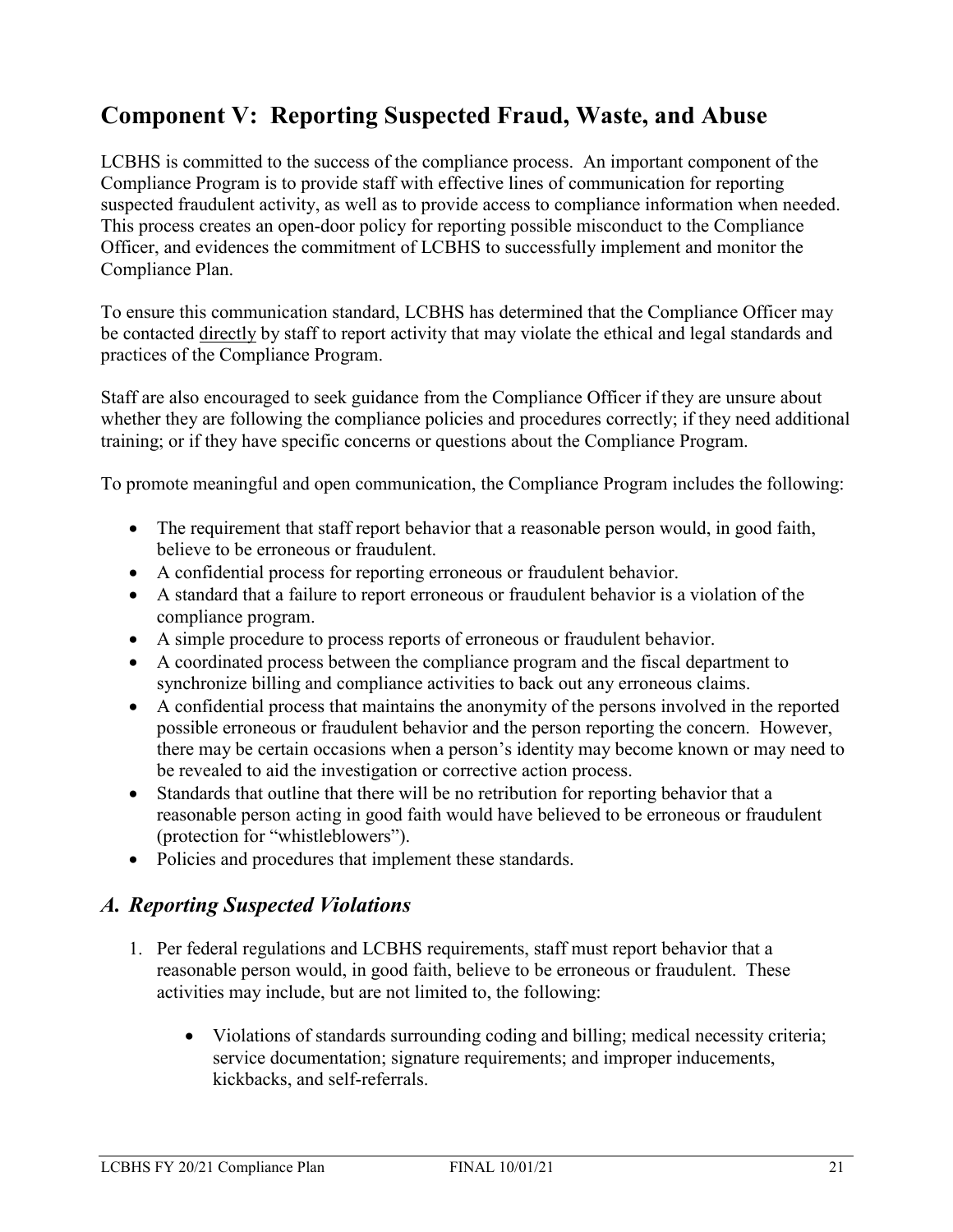- Violations of ethical standards as outlined in the LCBHS Code of Ethics.
- 2. Staff may report violations of the Compliance Program directly to the Compliance Officer Stephanie Wilson by email at Stephanie. Wilson@lakecountyca.gov or by telephone at (707) 274-9101.
	- a. Staff may contact the Compliance Officer directly at (707) 274-9101; or Stephanie.Wilson@lakecountyca.gov.
	- b. Staff may also make a report via the LCBHS Compliance Hotline at 1-833-305- 2020.
- 3. Reports may be made anonymously.

#### *B. Documenting Reports of Suspected Fraud, Waste, or Abuse*

Documentation of violation investigations and results is maintained by the Compliance Officer in the Compliance Log.

- 1. Information from the Compliance Log is summarized and reviewed with the QIC.
- 2. Suggestions, feedback, and changes to the system from these meetings are documented in the Compliance Log.

#### *C. Non-Retaliation*

1. As evidence of commitment of LCBHS to this process, staff are not subject to retaliation for reporting suspected misconduct or fraud.

### *D. Confidentiality*

The Compliance Officer maintains the anonymity of the persons involved in the reported suspected erroneous or fraudulent behavior and the person reporting the concern. However, there may be certain occasions when a person's identity may become known or may need to be revealed to aid the investigation or corrective action process.

### *E. County Reporting of Medi-Cal Fraud, Waste, or Abuse to DHCS*

If LCBHS identifies any potential fraud, waste, or abuse, LCBHS immediately reports the activity to the California Department of Health Care Services (DHCS) "Stop Medi-Cal Fraud" unit.

- LCBHS must contact DHCS via:
	- o Stop Fraud hotline (1-800-822-6222); or
	- o Online complaint form at [http://www.dhcs.ca.gov/individuals/Pages/StopMedi-](http://www.dhcs.ca.gov/individuals/Pages/StopMedi-CalFraud.aspx)[CalFraud.aspx](http://www.dhcs.ca.gov/individuals/Pages/StopMedi-CalFraud.aspx) .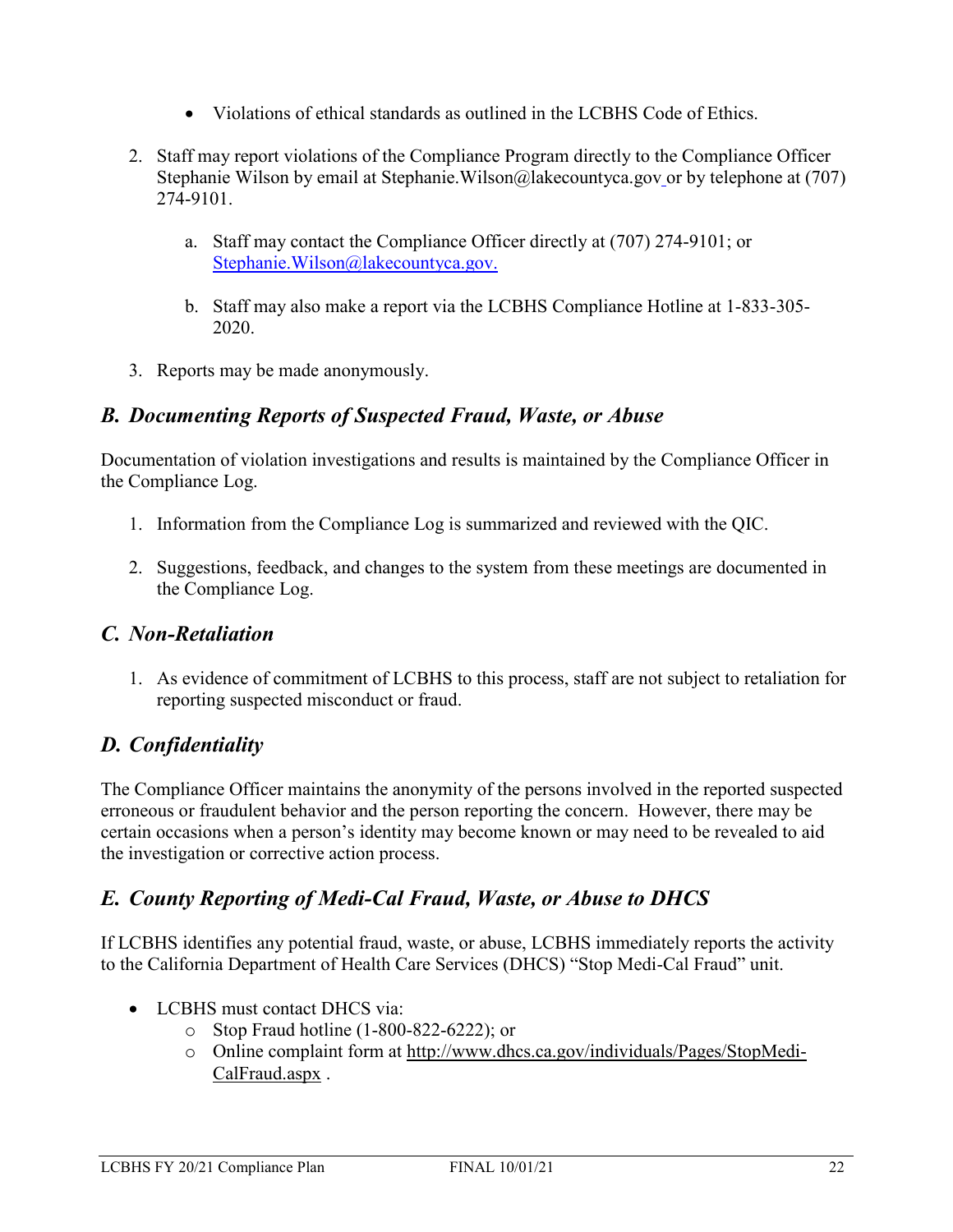### **Component VI: Investigations of Non-Compliance and Mitigation Efforts**

Upon receipt of a report or reasonable indications of suspected non-compliance, the Compliance Officer will investigate the allegations to determine whether a significant violation of applicable law or the requirements of the Compliance Program has occurred. If so, a Corrective Action Plan (CAP) will be developed to correct and mitigate the compliance issue.

The Compliance Officer may initiate an investigation of an alleged compliance violation based on information from one of several sources:

- Employee reports to the Compliance Officer or a supervisor/manager
- Routine audits and self-assessments
- Monitoring activities that may detect such warning indicators as the number and/or types of claim rejections, challenges to medical necessity, and/or high volumes of unusual charge or payment adjustment transactions

If an investigation yields valid evidence of non-compliance, the Compliance Officer, in coordination with the Management Team and Risk Management Department, will develop a CAP to address the violation. As determined by the type of violation, the CAP may include:

- Development of internal changes in policies, procedures, and/or the Compliance Program;
- Re-training of staff;
- Internal discipline of staff;
- Prompt return of any overpayments;
- Reporting the incident to the appropriate federal department;
- Referral to law enforcement authorities; and/or
- Other corrective actions as deemed necessary.

Subsequent investigations may be conducted to determine if corrective action has been followed by the appropriate staff member(s). If the subsequent investigation indicates that corrective action was not taken, staff may be subject to disciplinary action and/or the case may be sent to the federal Office of the Inspector General to be reviewed for possible civil and criminal action.

#### *Feedback to Staff*

It is the responsibility of LCBHS to advise staff of their audit findings and inform staff of the corrective actions needed. The Compliance Officer, in coordination with designated QI staff and the staff member's supervisor, will provide feedback to staff.

Staff who have been informed of non-covered services or practices, but continue to bill for them, or staff whose claims must consistently be reviewed because of repeated over-utilization or other abuse practices, could be subjected to administrative actions. These actions include suspension from participation in the Medi-Cal/Medicare programs and assessment of a civil monetary penalty. This penalty could be an amount up to \$10,000 for each false or improper item or service claimed and an additional assessment of up to three times the amount falsely claimed.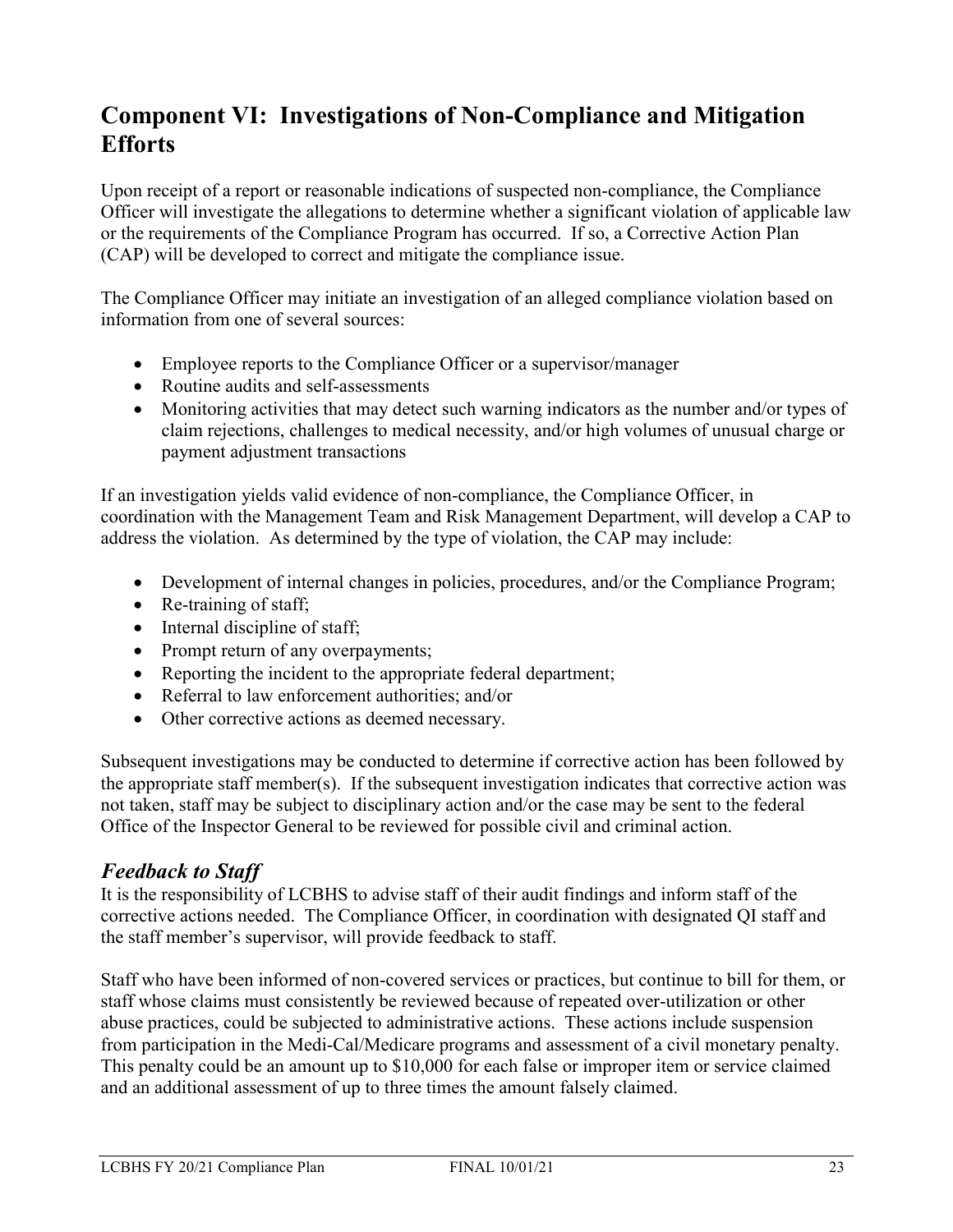Subsequent audits are conducted to determine if corrective action has been taken. If the subsequent audit indicates that corrective action was not taken or the magnitude of the non-compliance issue cannot be remedied through a plan of correction, the case may be sent to the federal OIG to be reviewed for possible civil and criminal action.

Health care professionals convicted of program-related crimes after December 4, 1980, will be suspended from participation in the Medi-Cal/Medicare programs.

#### **Office of Inspector General Notes:**

According to the Healthcare Disclosure Statute, a provider can be prosecuted for his or her failure to disclose a known overpayment to the Medicare carrier even if the payment was not fraudulently obtained. Overpayments or errors that are not believed to be fraudulent should be reported directly to the entity responsible for handling those claims. However, fraudulent claims that have occurred in a provider's own organization can be disclosed to the OIG through its Provider Self-Disclosure Protocol. Instructions on how to submit a voluntary disclosure under this protocol can be downloaded from the OIG's website at [http://oig.hhs.gov/.](http://oig.hhs.gov/) The OIG points out that providers may want to consult an attorney prior to disclosing information.

NOTE: Although voluntarily disclosing fraud and abuse does not preclude prosecution, the OIG considers the act of doing so a "mitigating factor in [its] recommendations to prosecuting agencies." Expect closer scrutiny by the government if there is a refund or a large overpayment. A May 2000 program memorandum from HHS to intermediaries and carriers indicated that any repayment equal to or greater than 20 percent of a Plan's total annual Medi-Cal/Medicare payments would prompt further inquiry.

The Compliance Plan should require that detected misconduct be corrected promptly. Although the final OIG guidance did not specify a timeframe, the draft guidance suggested that misconduct be corrected within 90 days of detection. The program should also provide for an internal investigation of all reported violations. When problems are detected, determine whether a flaw in the compliance program failed to anticipate the problem or whether the program's self-policing procedures failed to prevent the violation.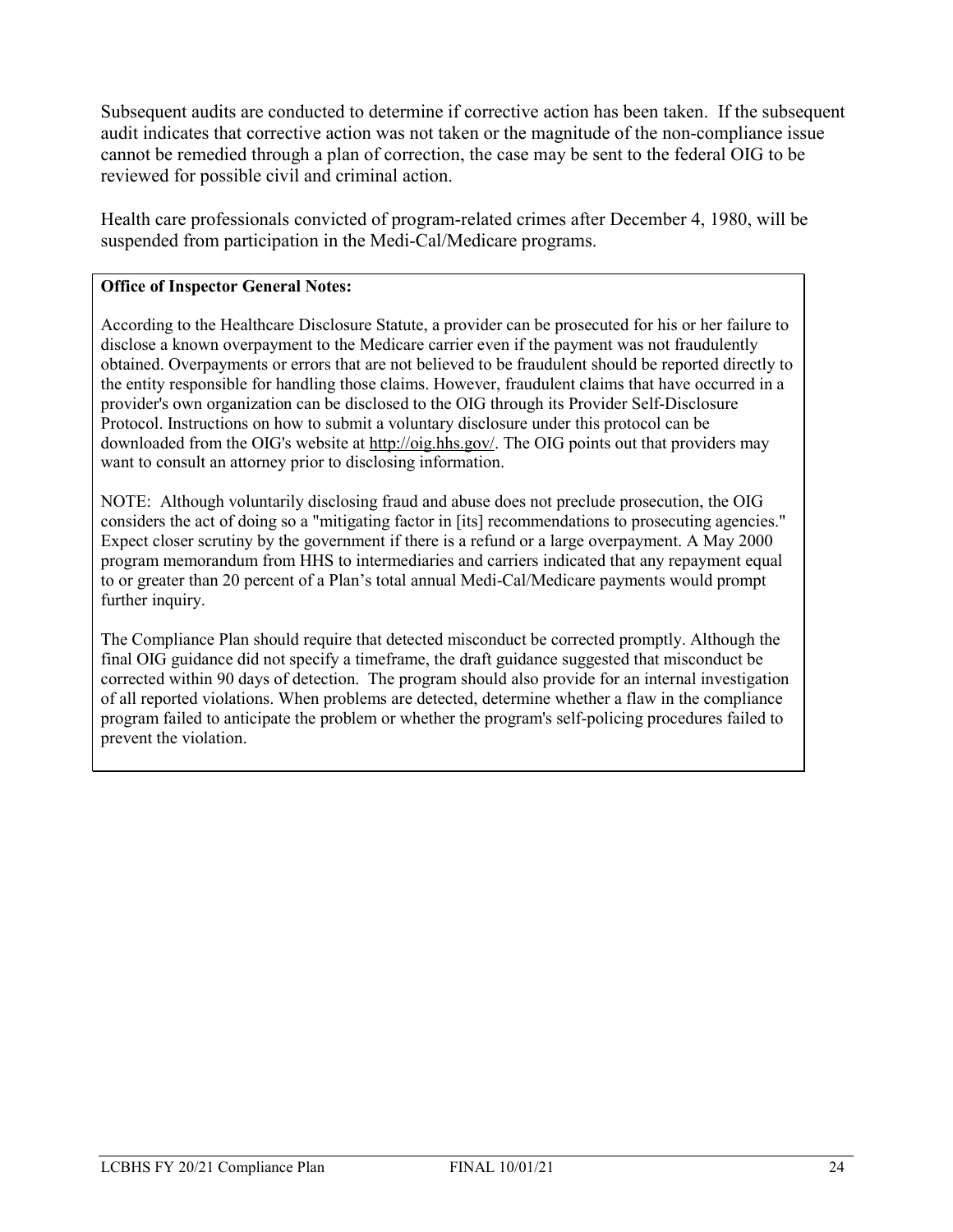### **Component VII: Disciplinary Standards**

If an investigation yields valid evidence of non-compliance, the Compliance Officer, in coordination with the Management Staff Committee and the QIC, will develop a CAP to address the violation, which may include disciplinary action for staff.

The range of disciplinary actions that may be taken follow the Lake County MOU with the Lake County Employee Association (LCEA).

#### **Office of Inspector General Notes**

The OIG recommends that a Mental Health Plan's enforcement and disciplinary mechanisms ensure that violations of the compliance policies will result in consistent and appropriate sanctions, including the possibility of termination. At the same time, OIG advises that the Mental Health Plan's enforcement and disciplinary procedures be flexible enough to account for mitigating or aggravating circumstances. The procedures might also stipulate that individuals who fail to detect or report violations of the compliance program may also be subject to discipline. Disciplinary actions could include: Warnings (oral); reprimands (written); probation; demotion; temporary suspension; termination; restitution of damages; and referral for criminal prosecution. Inclusion of disciplinary guidelines in in-house training and procedure manuals is sufficient to meet the "well publicized" standard of this element.

OIG suggests that any communication resulting in the finding of non-compliant conduct be documented in the Compliance Log by including the date of incident, name of the reporting party, name of the person responsible for taking action, and the follow-up action taken. Another suggestion is for counties to conduct checks to make sure all current and potential practice employees are not listed on the OIG or GSA lists of individuals excluded from participation in Federal health care or Government procurement programs.

The Office of Inspector General's (OIG) List of Excluded Individuals/Entities (LEIE) provides information to health care providers, patients, and others regarding individuals and entities that are excluded from participation in Medicare, Medicaid, and other Federal health care programs. Information is readily available to users in two formats on over 18,000 individuals and entities currently excluded from program participation through action taken by the OIG.

The on-line searchable database allows users to obtain information regarding excluded individuals and entities sorted by 1) the legal bases for exclusions; 2) the types of individuals and entities excluded by the OIG; and 3) the States where excluded individuals reside or entities do business. In addition, users may query the database in order to ascertain whether a particular individual or entity is currently excluded from program participation by submitting pertinent information regarding the subject. Users may obtain data sorted by name, profession or specialty, city, state, zip code, or sanction type. Users may input information in any of these fields and will receive a list of currently excluded individuals and entities, which meet the criteria entered.

In addition to the on-line searchable database, the OIG provides information on excluded individuals and entities in a downloadable database file format, which allows users to download the data to their personal computers and either set up their own databases or combine it with their existing data. Monthly exclusion supplements to the downloadable database file are posted on the OIG web site, as will separate files containing individuals and entities that have been reinstated each month.

OIG Web address: <https://oig.hhs.gov/>